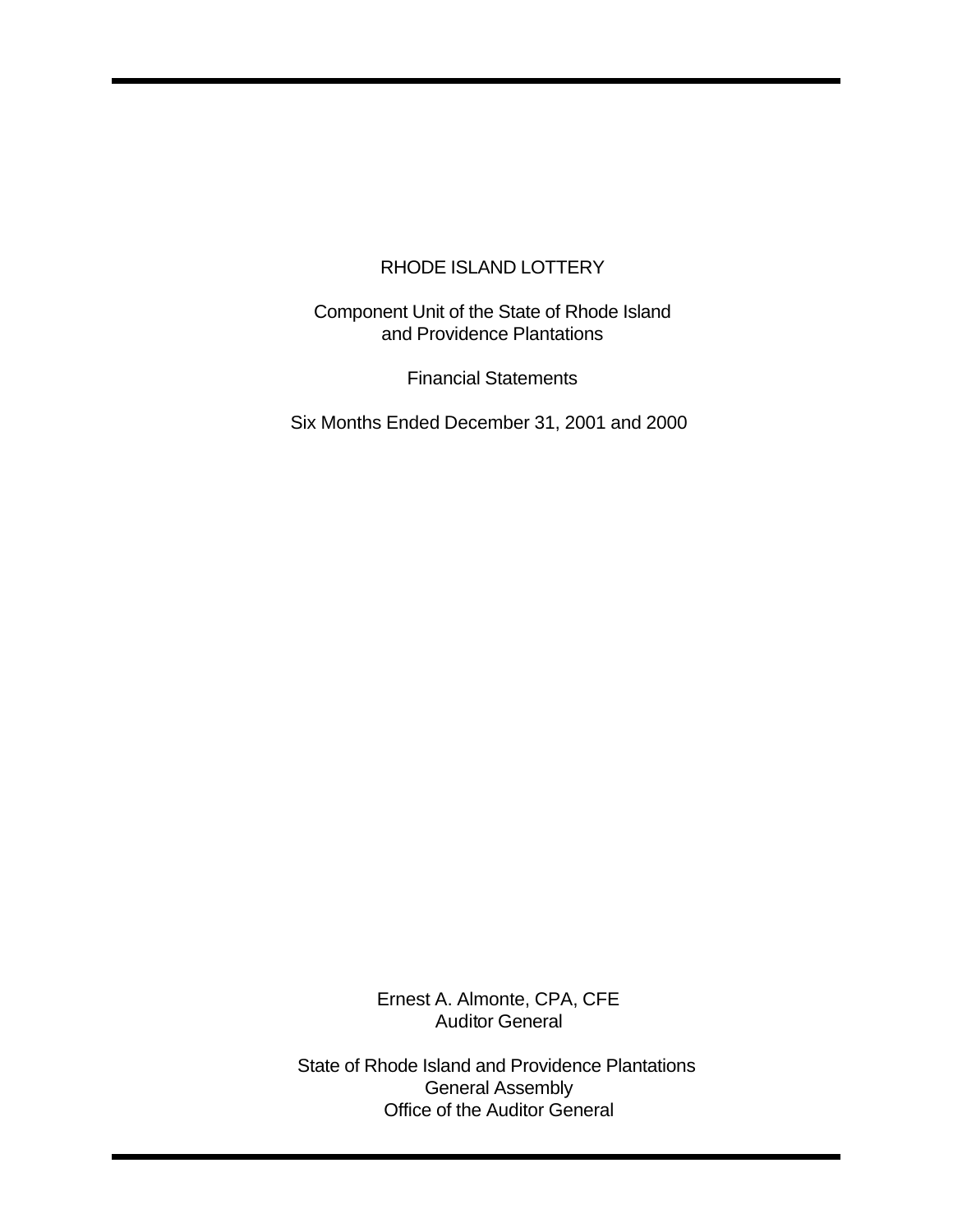

July 15, 2002

# JOINT COMMITTEE ON LEGISLATIVE SERVICES:

SPEAKER John B. Harwood, Chairman

Senator William V. Irons Senator Dennis L. Algiere Representative Gerard M. Martineau Representative Robert A. Watson

We have completed our audit of the financial statements of the Rhode Island Lottery for the six months ended December 31, 2001 and 2000 in accordance with Rhode Island General Laws, Section 42-61-15.

Our report is contained herein as outlined in the Table of Contents.

Sincerely,

Smert A. Almonte

Ernest A. Almonte, CPA, CFE Auditor General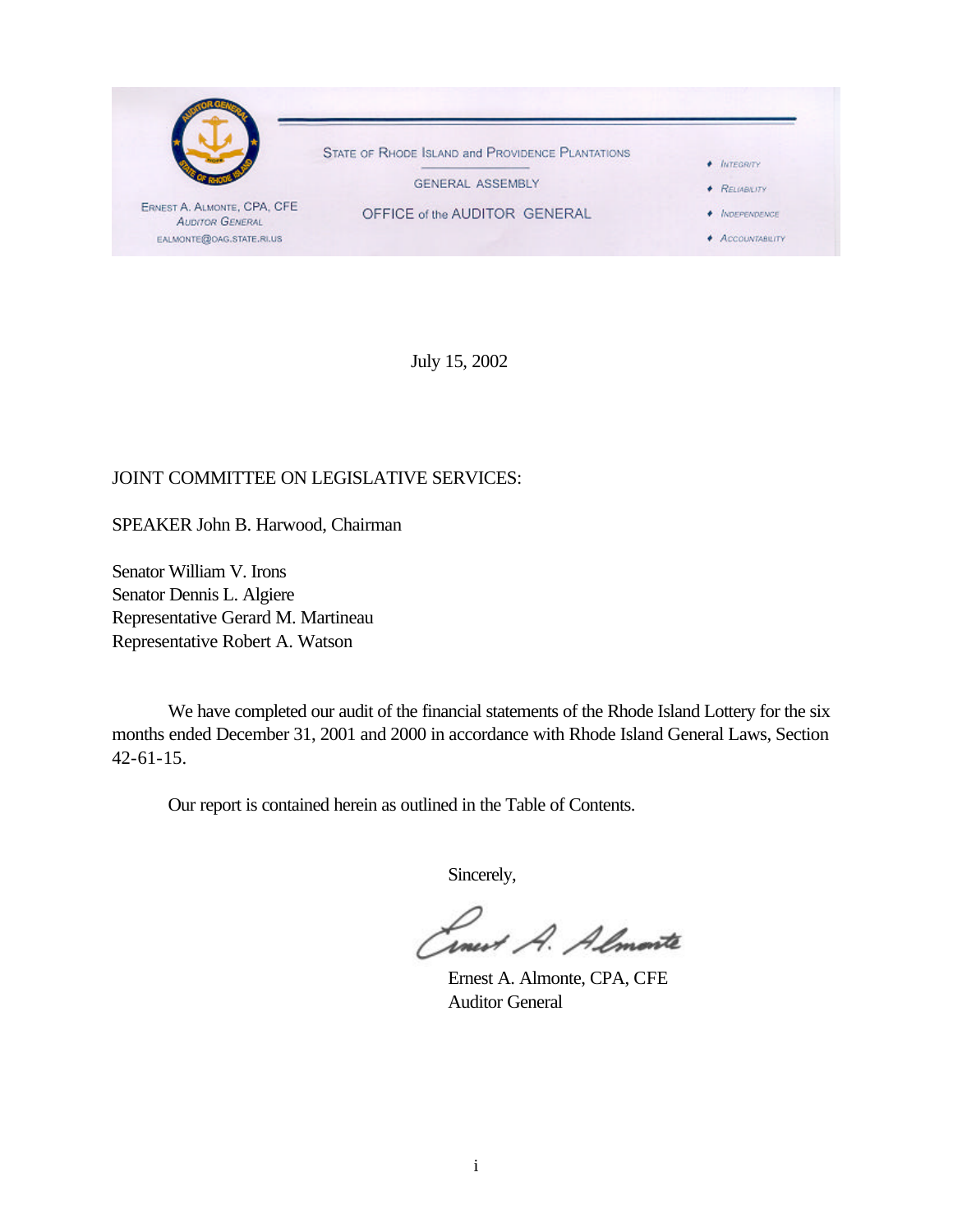# Table of Contents

| Page                                                        |
|-------------------------------------------------------------|
|                                                             |
| Required Supplementary Information                          |
|                                                             |
| <b>Financial Statements</b>                                 |
|                                                             |
| Statements of Revenue, Expenses and Changes in Net Assets12 |
|                                                             |
|                                                             |
| Supplementary Information                                   |
| Schedule 1: Sales, Commissions and Prize Awards Expense 26  |
| Independent Auditor's Report on Compliance and on           |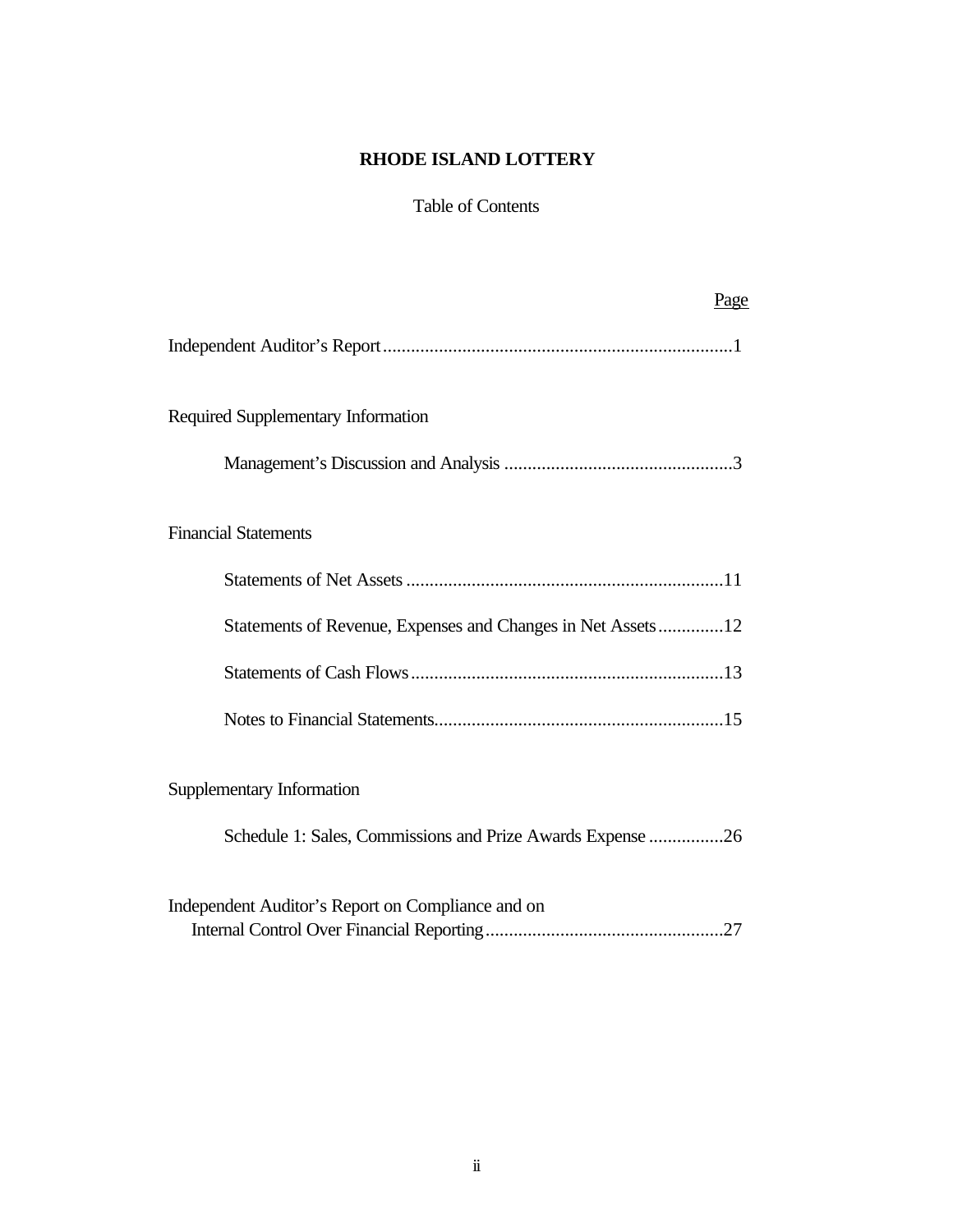

# INDEPENDENT AUDITOR'S REPORT

Joint Committee on Legislative Services, General Assembly, State of Rhode Island and Providence Plantations: and Members of the Rhode Island Lottery Commission:

We have audited the accompanying financial statements of the Rhode Island Lottery (Lottery), a component unit of the State of Rhode Island and Providence Plantations, as of and for the six months ended December 31, 2001 and 2000, as listed in the Table of Contents. These financial statements are the responsibility of the Lottery's management. Our responsibility is to express an opinion on these financial statements based on our audits.

We conducted our audits in accordance with auditing standards generally accepted in the United States of America and the standards applicable to financial audits contained in *Government Auditing Standards*, issued by the Comptroller General of the United States. Those standards require that we plan and perform the audit to obtain reasonable assurance about whether the financial statements are free of material misstatement. An audit includes examining, on a test basis, evidence supporting the amounts and disclosures in the financial statements. An audit also includes assessing the accounting principles used and significant estimates made by management, as well as evaluating the overall financial statement presentation. We believe that our audits provide a reasonable basis for our opinion.

In our opinion, the financial statements referred to above present fairly, in all material respects, the net assets of the Lottery as of December 31, 2001 and 2000, and the results of its operations and cash flows for the six months then ended in conformity with accounting principles generally accepted in the United States of America.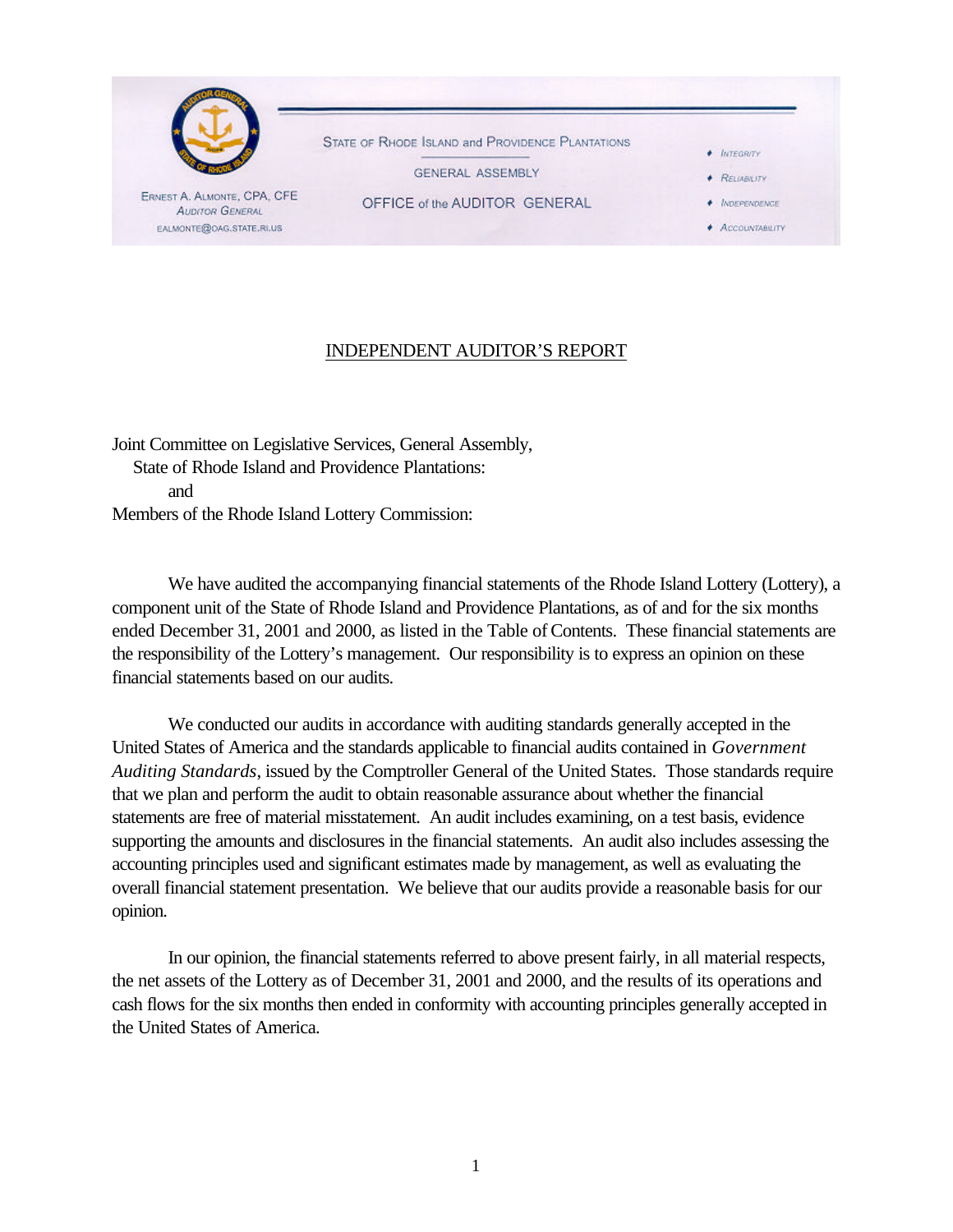Joint Committee on Legislative Services Members of the Rhode Island Lottery Commission Page 2

As described in Note 2 to the financial statements, the Lottery adopted the provisions of the Governmental Accounting Standards Board Statement No. 34, *Basic Financial Statements – and Management's Discussion and Analysis – for State and Local Governments.*

In accordance with *Government Auditing Standards*, we have also issued our report dated May 24, 2002 on our consideration of the Lottery's internal control over financial reporting and on our tests of its compliance with certain provisions of laws, regulations, and contracts. That report is an integral part of an audit performed in accordance with *Government Auditing Standards* and should be read in conjunction with this report in considering the results of our audit.

Our audits were performed for the purpose of forming an opinion on the basic financial statements taken as a whole. The Management's Discussion and Analysis is not a required part of the basic financial statements but is supplementary information required by the Governmental Accounting Standards Board. We have applied certain limited procedures, which consisted principally of inquiries of management regarding the methods of measurement and presentation of the required supplementary information. However, we did not audit the information and express no opinion on it. The supplementary information included in Schedule 1 is presented for purposes of additional analysis and is not a required part of the basic financial statements. Such information has been subjected to the auditing procedures applied in the audits of the basic financial statements and, in our opinion, is fairly stated, in all material respects, in relation to the basic financial statements taken as a whole.

Cinet A. Almonte

Ernest A. Almonte, CPA, CFE Auditor General

May 24, 2002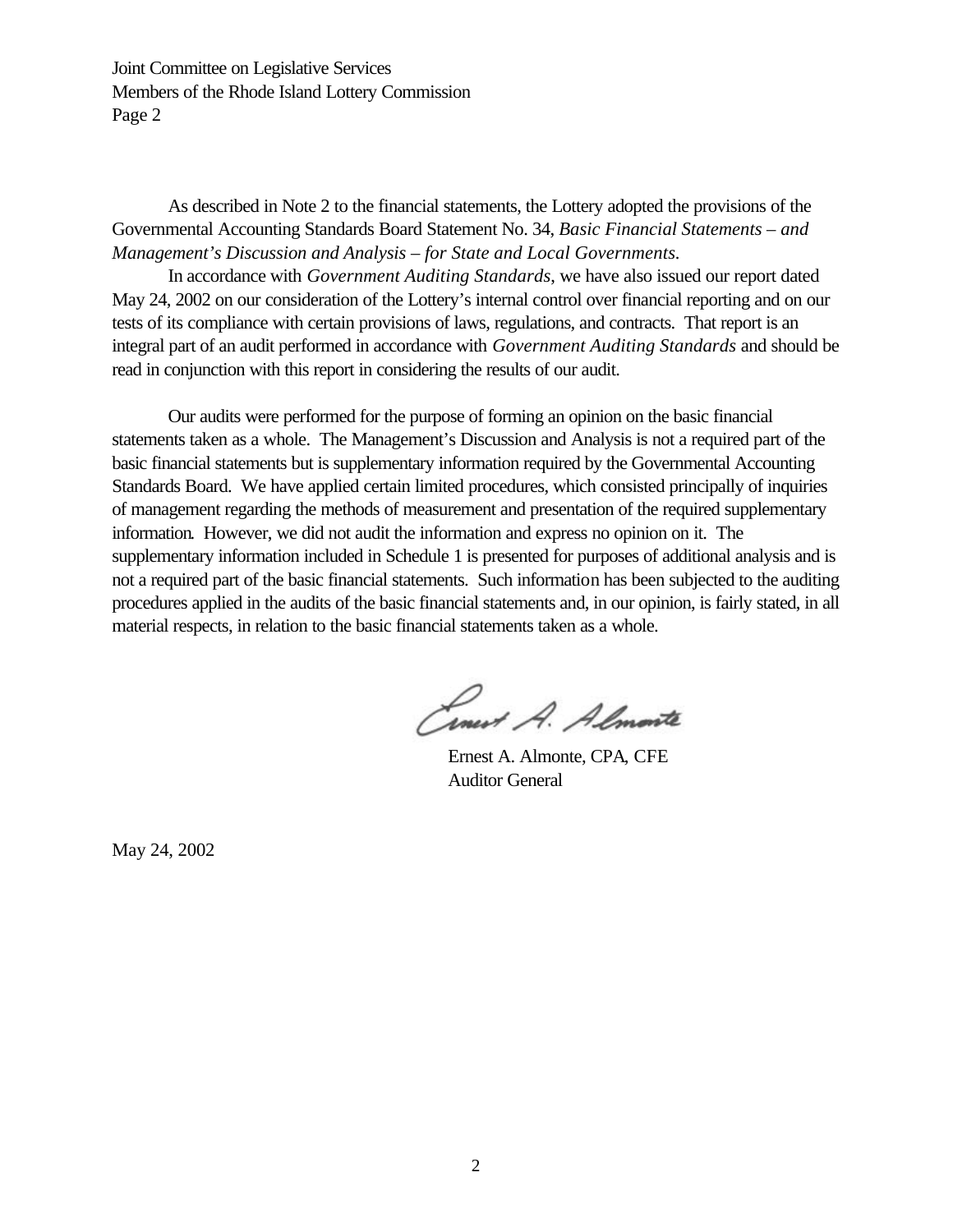Management of the Rhode Island Lottery (the Lottery) provides this *Management's Discussion and Analysis* of their financial performance for the readers of the Lottery's financial statements. This narrative provides an overview of the Lottery's financial activity for the six-months ended December 31, 2001. This analysis is to be considered in conjunction with the financial statements to provide an objective analysis of the Lottery's financial activities based on facts, decisions, and conditions currently facing management.

#### *Understanding the Lottery's Financial Statements*

The Lottery is a component unit of the State of Rhode Island and Providence Plantations (State), accounted for as an enterprise fund which reports all assets and liabilities using the accrual basis of accounting much like a private business entity. In accordance with generally accepted accounting principles, this report consists of a series of financial statements, along with explanatory notes to the financial statements and a supplementary schedule detailing sales, commissions and prize award expense for each lottery game. The financial statements immediately follow this discussion and analysis by management and are designed to highlight the Lottery's net assets and changes to those assets resulting from Lottery operations.

The most important relationship demonstrated within the Lottery's financial statements is the requirement that the Lottery transfer all net income to the State's General Fund. Accordingly, the primary focus of these financial statements is determining net income available for transfer to the State's general fund rather than the change in nets assets of the Lottery. It is also important to note that most financial statement balances have a direct or indirect relationship to revenue. As lottery sales increase, the amount transferred to the State's general fund also increases. Similarly, increases in revenue for a particular lottery game result in direct increases to the related prize awards and commissions expense. Schedule 1 to the financial statements demonstrates this relationship on a comparative basis.

Most assets included on the Statements of Net Assets represent current amounts such as cash and accounts receivable from lottery retailers. Most liabilities represent current prize awards payable and amounts due to the State's general fund. Current assets approximate the amounts required to satisfy current liabilities at December 31. Few capital assets are required for Lottery operations. Additionally, the Lottery reports minimal net assets since all net income is transferred to the State's general fund.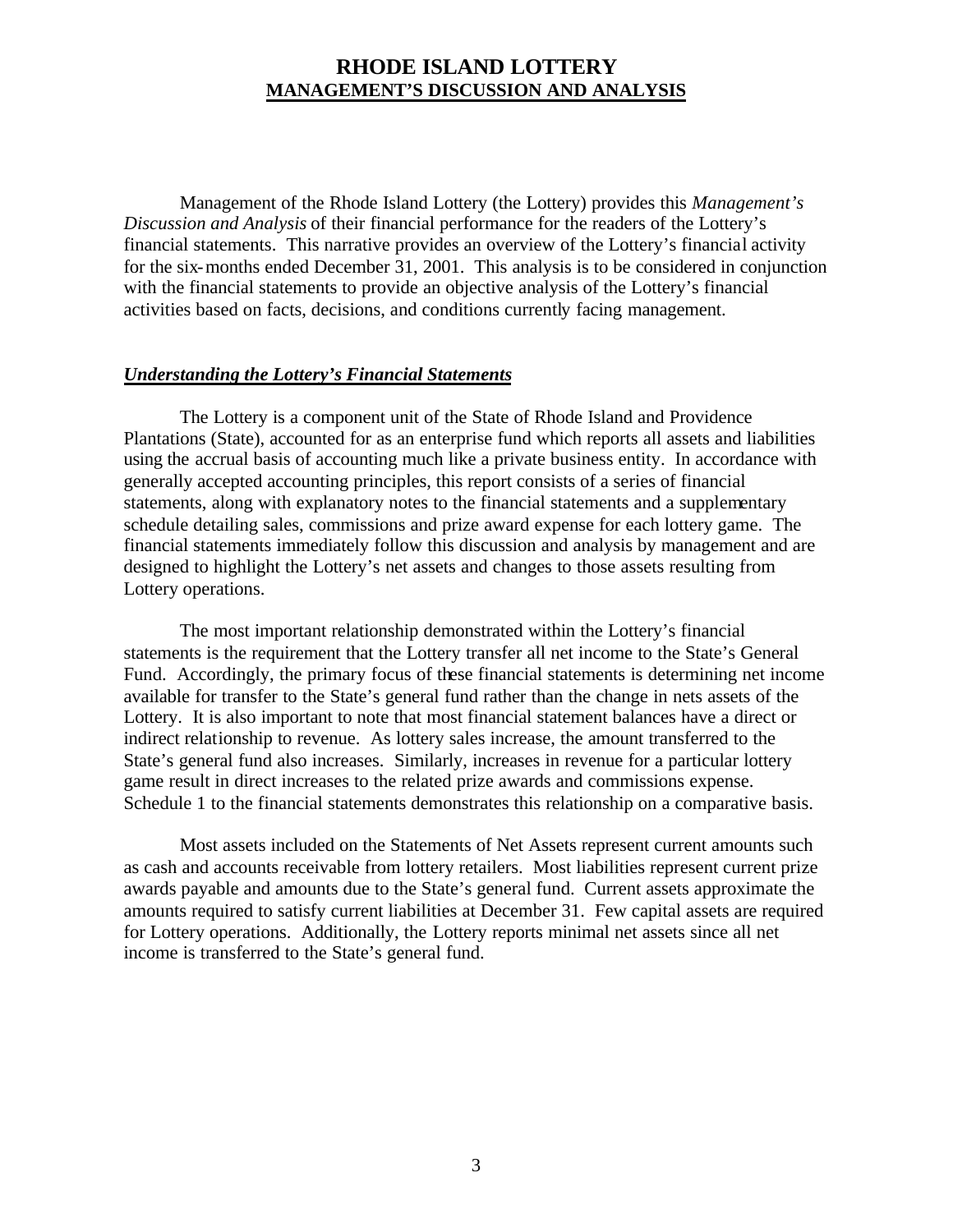# *Financial Highlights*

- Instant ticket sales for the six-months ended December 31, 2001 exceeded sales for the six-months ended December 31, 2000 by \$6.8 million or 20.1%.
- $\Box$  Powerball sales for the six-months ended December 31, 2001 have outpaced the sales for the six-months ended December 31, 2000 by \$11.4 million or 64%.
- <sup>q</sup> Keno sales for the six-months ended December 31, 2001 increased \$4.5 million or 13.6% over the six-months ended December 31, 2000.
- <sup>q</sup> Gross video lottery sales increased \$79 million with a resulting increase in net terminal income (sales less prize awards) of approximately \$25 million for the sixmonths ended December 31, 2001 as compared with the six-months ended December 31, 2000.
- $\Box$  Because of the increases in sales highlighted above, the Lottery increased its transfer to the General Fund by \$19 million to \$104.9 million for the six-months ending December 31, 2001 as compared to \$85.9 million for the six-months ending December 31, 2000.

|                                        | December 31, | December 31, |
|----------------------------------------|--------------|--------------|
|                                        | 2001         | 2000         |
| Assets:                                |              |              |
| Cash and cash equivalents              | \$22,618,814 | \$17,051,277 |
| Accounts receivable                    | 5,323,682    | 6,201,552    |
| Other assets                           | 3,279,009    | 4,246,542    |
|                                        | \$31,221,505 | \$27,499,371 |
| Liabilities                            |              |              |
| Due to State                           | \$16,952,893 | \$13,868,980 |
| Prizes payable                         | 6,401,032    | 7,872,446    |
| Accounts payable and other liabilities | 7,796,579    | 5,615,049    |
|                                        | \$31,150,504 | \$27,356,475 |
| Net Assets                             | 71.00        |              |

# *Assets and Liabilities*

The majority of the Lottery's assets consist of cash (including amounts invested in cash equivalent type instruments) and accounts receivables derived from sales of the Lottery's games. At December 31, 2001, the Lottery's net assets included \$22.6 million (net of a cash overdraft of \$2.8 million in the Lottery's primary bank account) in cash and cash equivalents as compared with \$17.1 million at December 31, 2000. The Lottery's accounts receivable approximated \$5.3 and \$6.2 million, respectively, at December 31, 2001 and 2000.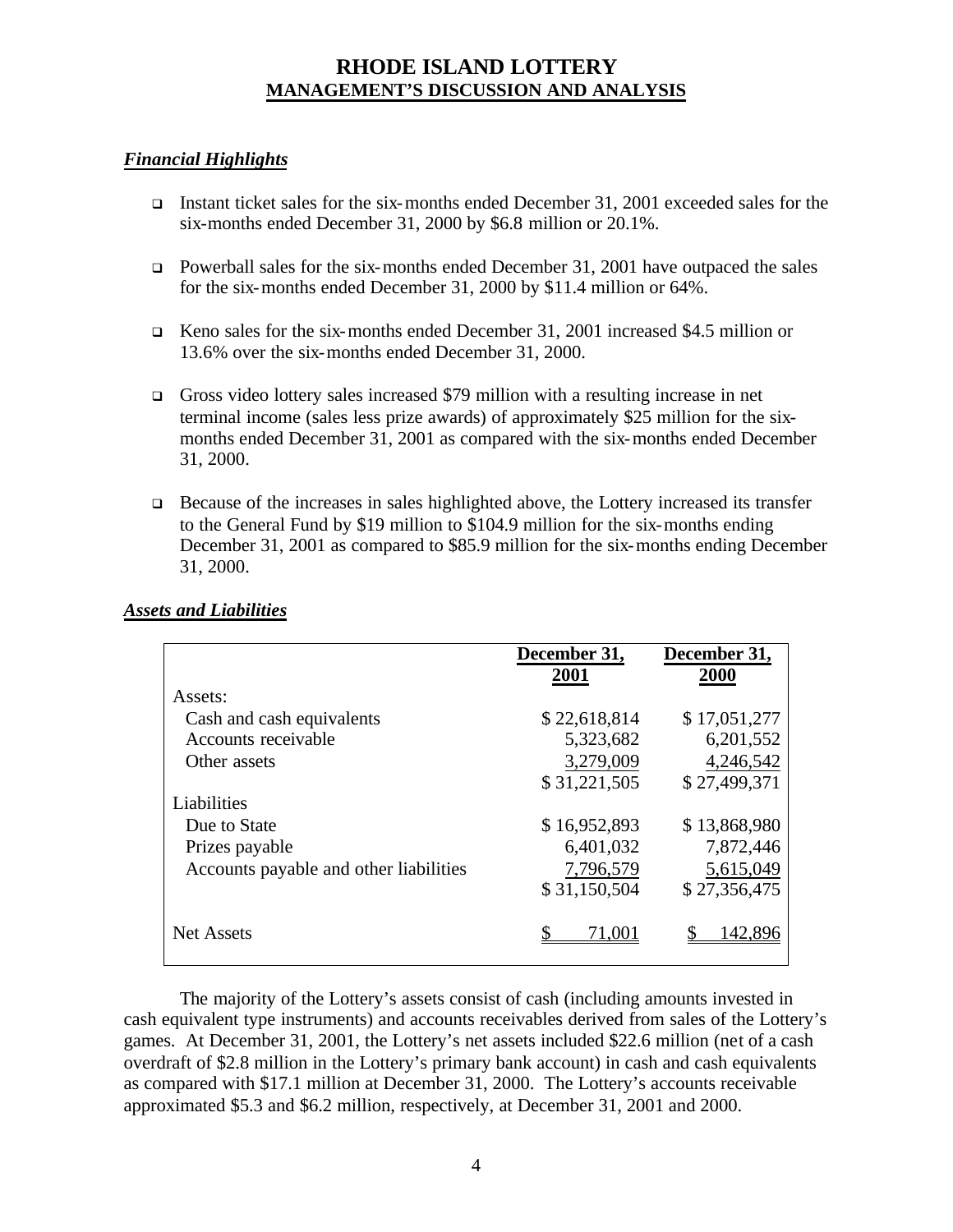The Lottery's liabilities included at the balance sheet date amounts owed to the State general fund for December's net operations, vendor payables, and prize obligations. The amount due to the general fund approximated \$17 million at December 31, 2001 as compared with \$13.9 million at December 31, 2000. Vendor payables made up largely of commissions due to video lottery participants and prize obligations attributable mostly to instant ticket games and Powerball were \$7.2 million and \$5.8 million, respectively. In comparison, vendor payables and prize obligations at December 31, 2000 were \$5.2 and \$6.7 million, respectively.

The majority of the Lottery's assets represent current resources necessary to pay the current liabilities owed to vendors, prize winners, video lottery participants, and ultimately the State general fund.

Investments for jackpot awards relating to the former Lot-O-Bucks game are sufficient to satisfy the outstanding prize liabilities (annual payments) owed to jackpot winners. Fixed assets reported on the Statement of Net Assets are not significant in relation to the Lottery's operations.

|                                | Six-months ended<br><b>December 31, 2001</b> | Six-months ended<br><b>December 31, 2000</b> |
|--------------------------------|----------------------------------------------|----------------------------------------------|
| <b>Sales</b>                   | \$568,906,792                                | \$467,965,973                                |
| Prize Awards Expense (net)     | (385, 490, 477)                              | (318, 175, 410)                              |
| Commissions                    | (75, 378, 849)                               | (61, 285, 411)                               |
| Operating and other expenses   | (3,810,591)                                  | (3,447,972)                                  |
| Operating income               | 104,226,875                                  | 85,057,180                                   |
| Other income                   | 590,071                                      | 775,853                                      |
| Transfer to State general fund | (104, 852, 893)                              | 85,868,980)                                  |
| Change in net assets           | (35,947)                                     | 35.94                                        |
|                                |                                              |                                              |

### *Lottery Operations*

#### Sales

Lottery sales are categorized as On-line, Instant, and Video Lottery games. The first category is On-line games which consisted of Powerball, Keno, Daily Numbers, and Money Roll at December 31, 2001. In total, on-line sales increased by \$15.1 million mostly attributable to the growth of Powerball and Keno sales.

Powerball sales for the six-months ended December 31, 2001 increased \$11.4 million or 64% over the six-months ended December 31, 2000. This increase was largely attributable to a near record jackpot of \$295 million during August 2001 which generated sales for the month of \$14.9 million as compared with average monthly Powerball sales of under \$3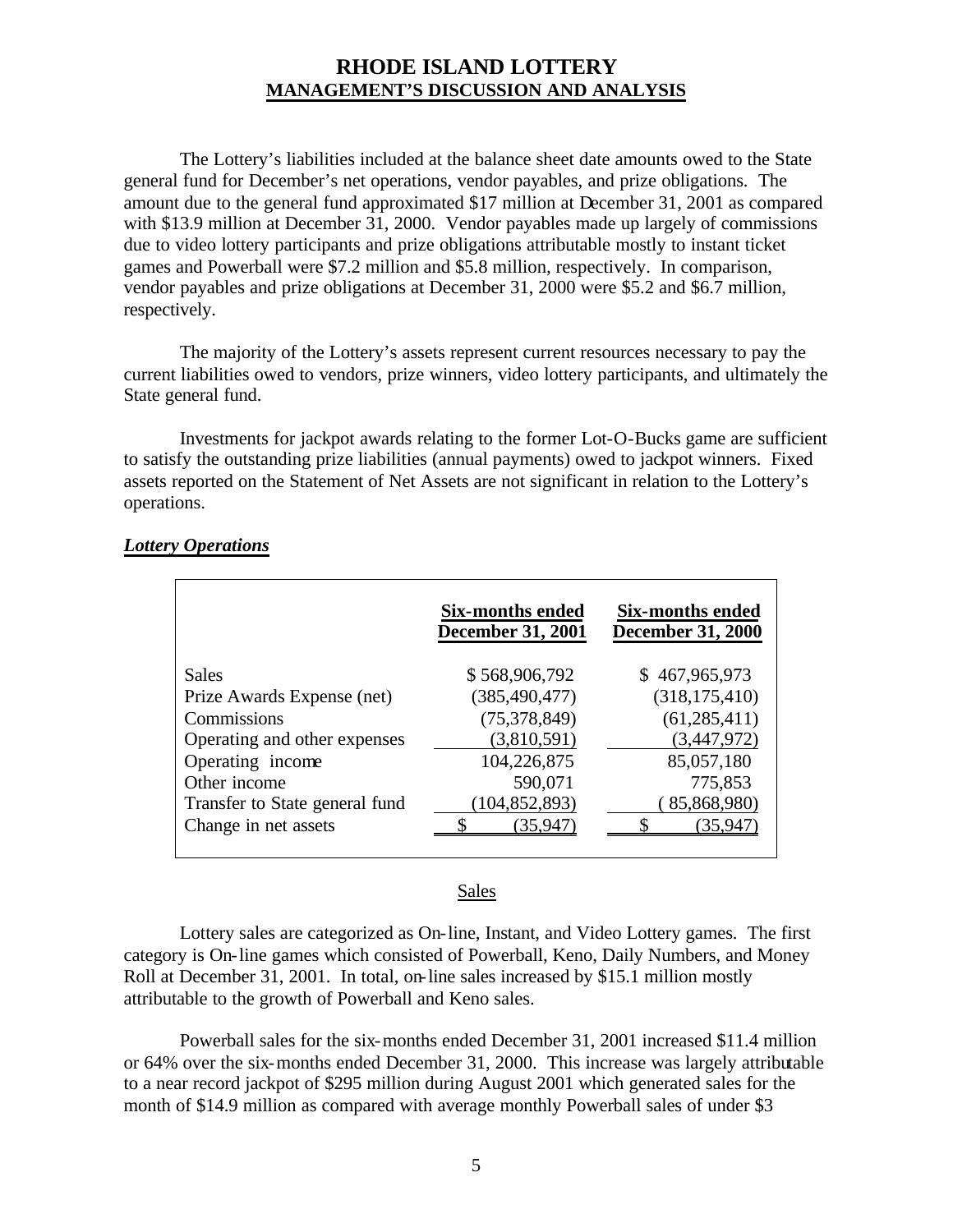million. There were no unusually large jackpots for the six-months ended December 31, 2000.

Keno sales for the six-months ended December 31, 2001 increased \$4.5 million or 13.6% over the six-months ended December 31, 2000. This increase was largely attributable to the Lottery's implementation of the Keno Plus feature for the game on April 1, 2001. This feature allows the player to wager another dollar per game in the hopes of multiplying their winnings by a factor determined before the start of each game. The Keno plus multiplier ranges between 0 and 10 times the single wager payout for each game.

The following graph depicts the Lottery's on-line sales for the six-months ended December 31, 2001 and 2000.



Instant tickets or "scratch" tickets are the second type of Lottery game offered to the public. Instant ticket sales for the six-months ended December 31, 2001 increased \$6.8 million or 20.1% over the six-months ended December 31, 2000. In addition to offering more popular and expensive games (\$10 and \$5 tickets) to the public, the Lottery also launched a retailer incentive program in July 2001 that rewards bonus commissions to retailers who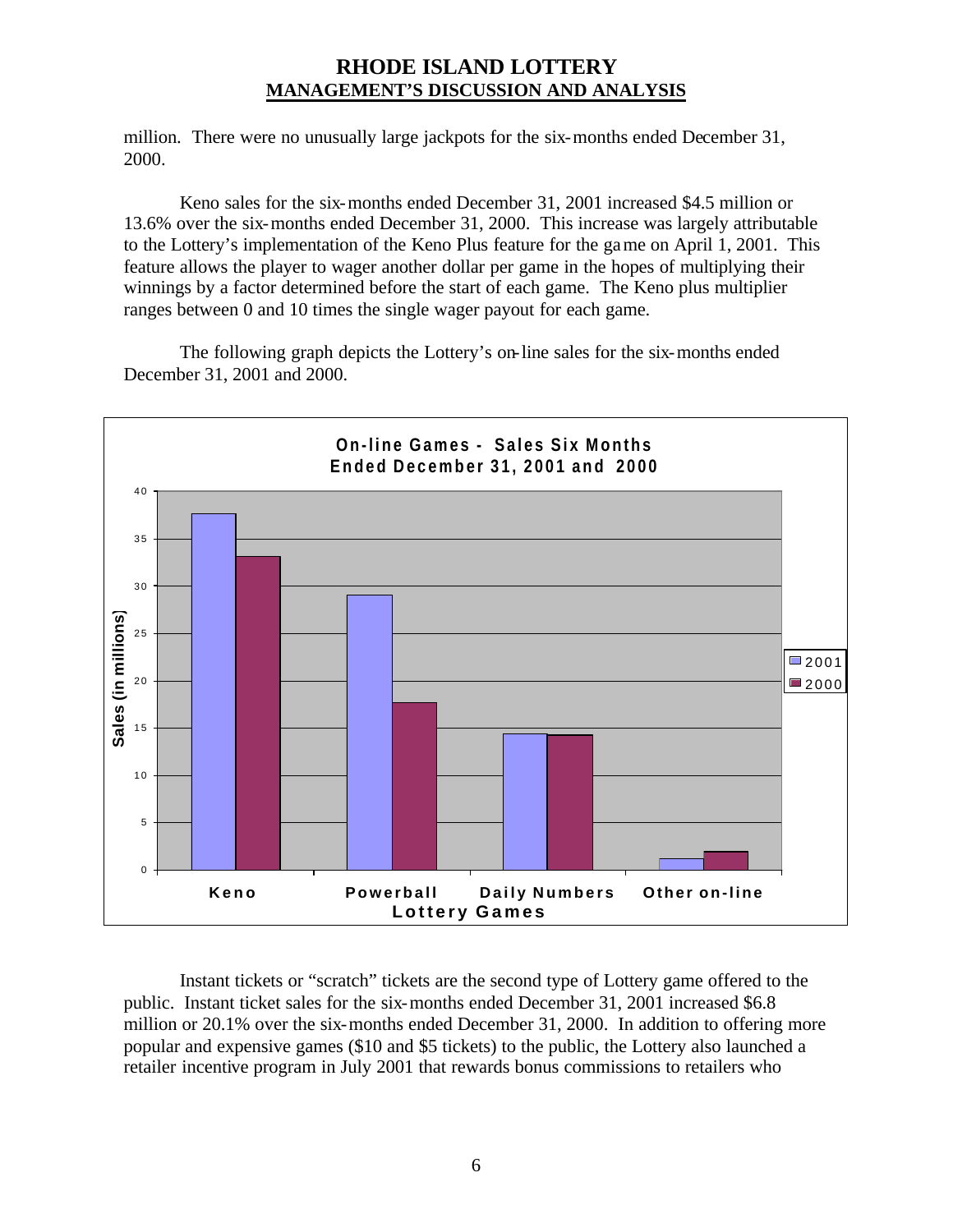surpass their prior year instant sales volume by 12.4%. This bonus was implemented to enhance sales at each retail location.

The third type of game offered by the Lottery is video lottery. Gross video lottery sales increased \$79 million with a resulting increase in Net Terminal Income (sales minus prize awards) of approximately \$25 million for the six-months ended December 31, 2001 as compared with the previous year's six-months ended December 31, 2000. Beyond the increasing popularity of video lottery within the State, the Lottery attributes increased sales to two main reasons. The Lottery has continued to base video terminal allocation among technology providers based on terminal play (sales). This periodic reallocation of terminals has resulted in a competitive environment among the technology providers to continually introduce newer and more popular games to the public. The second reason attributable to the increase in video sales has been the completed renovations at the State's two video lottery facilities. The new renovations have made for a more appealing and comfortable setting for video lottery patrons and have enhanced the popularity of video lottery in the State.

The following graph depicts the Lottery's on-line, instant, and video lottery sales for the six-months ended December 31, 2001 in comparison to the six-months ended December 31, 2000.

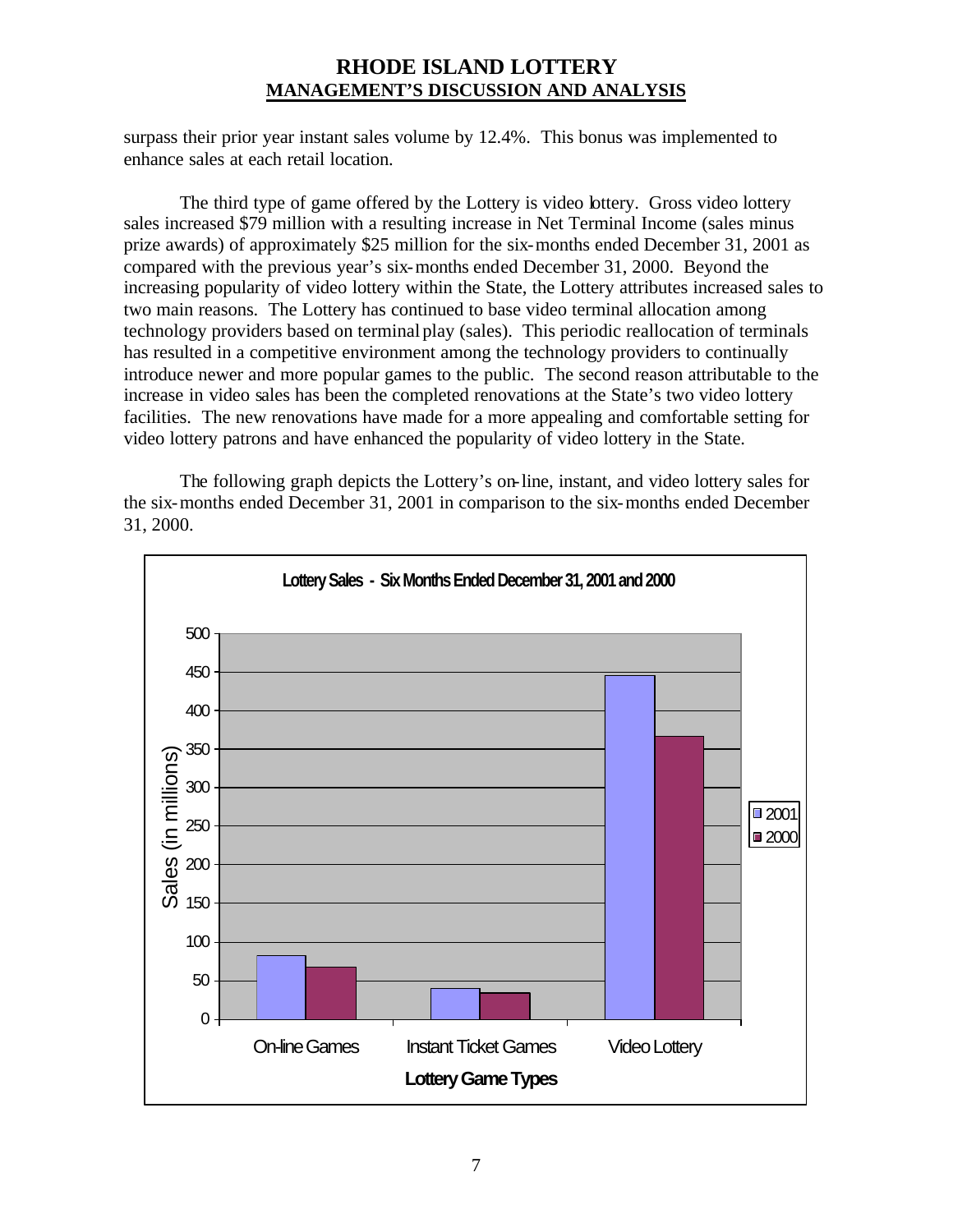# Commissions and Prize Awards Expense

The Lottery's most significant expenses (commissions and prize awards) are predictable because they have a direct correlation to sales. As lottery sales increase, so do the related prizes and commissions paid by the Lottery. While each Lottery game has a designed prize pay-out structure the overall amount paid as prize award expense is consistent. As shown in the following graph prize award expense has been 68% of Lottery sales for the six months ended December 31, 2001 and 2000. Amounts paid to the State, commissions and operating expenses are similarly consistent between operating periods.



# Payments to the State's General Fund

The Lottery has continued its overall sales growth during the six-months ended December 31, 2001 allowing its payments to the General Fund to increase by \$19 million to \$104.9 million for the period as compared to \$85.9 million for the six-months ended December 31, 2000.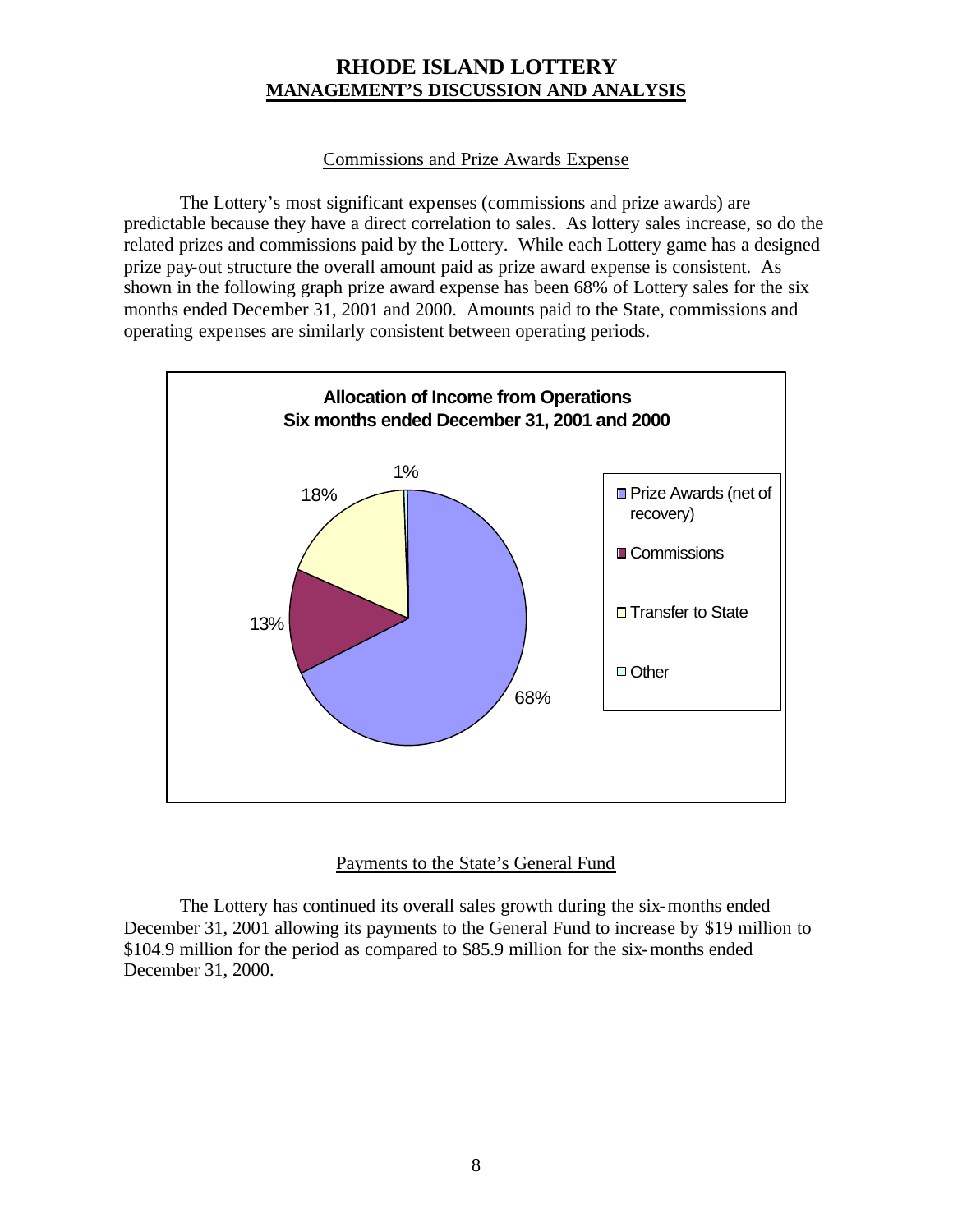

The Lottery's continued success should enable it to achieve a record payment in excess of \$200 million to the State's general fund for the fiscal year.

# *Potential Factors Impacting Future Operations*

The Lottery's mission is to maximize revenues for the purpose of maximizing transfers to the State's general fund. A continuous assessment of the State's financial environment and the Lottery's own product lines and operations is essential to accomplish this mission. The following considerations have been presented to inform those interested in the Lottery's operations about potential factors that could affect future operations;

 $\Box$  The State of Rhode Island is currently projecting budgetary shortfalls for fiscal years 2002 and 2003. This caused the State to reevaluate the current commission percentages paid to video lottery participants with the intent of enhancing the Lottery's net income and payments to the State General Fund.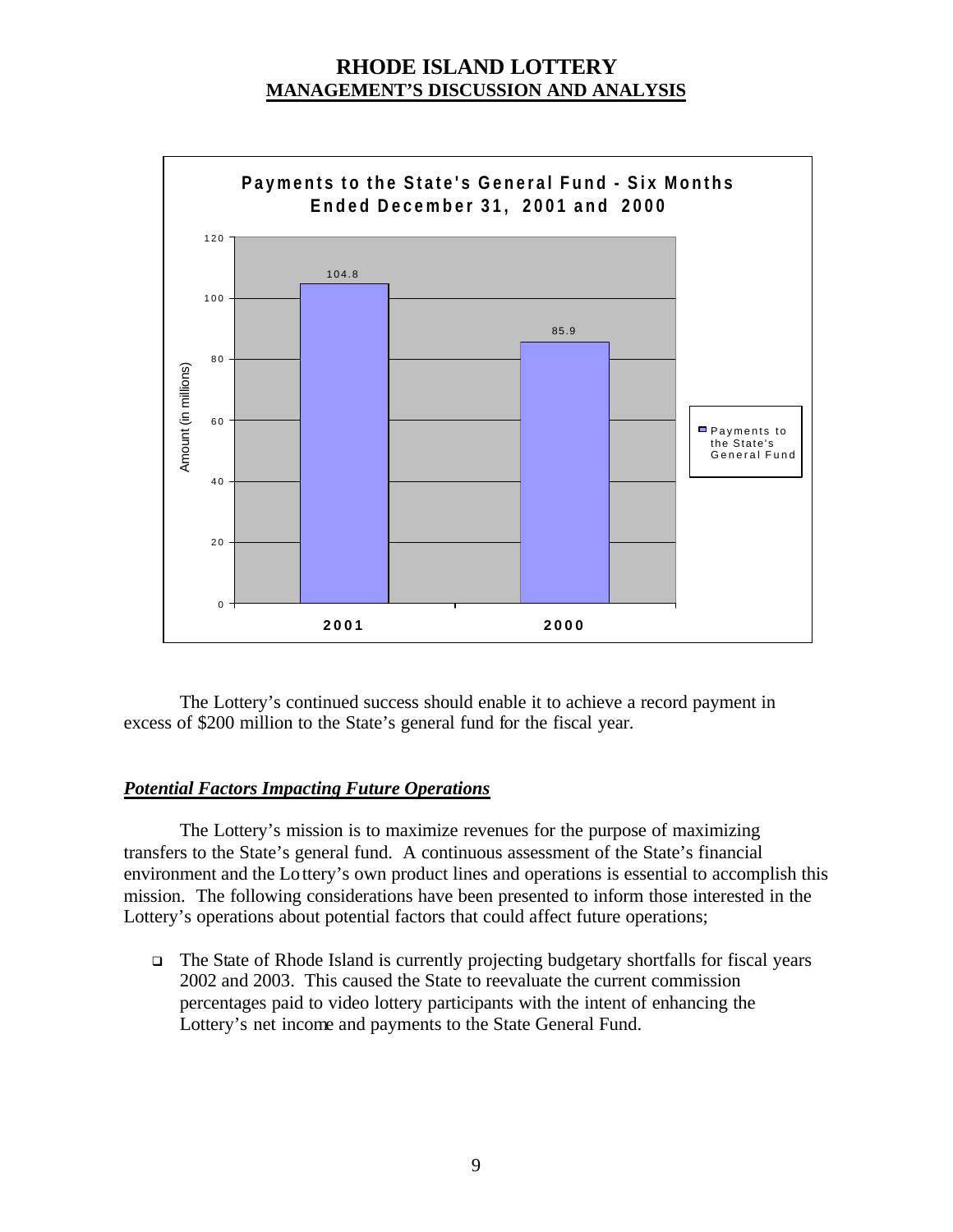- <sup>q</sup> The Lottery Commission has been requested to increase the number of authorized terminals at the video lottery facilities. An increase in the number of terminals normally results in an increase in video lottery revenues. In the past, an increase in the number of video terminals awarded to a facility has been a catalyst for facility renovations.
- $\Box$  The Lottery began paying a 1% bonus commission to instant ticket retailers at May 1, 2002. The Lottery is offering this bonus to give retailers incentive to offer as many games as possible to the public hoping to continue the growth of instant ticket sales.
- $\Box$  The Lottery's video lottery operations currently compete with Indian gaming casinos in nearby Connecticut. Proposals are continually made in Rhode Island, as well as neighboring Massachusetts, to seek approval from the voters to allow Indian Gaming Casinos in Rhode Island and Massachusetts. The Lottery's operations may be impacted by competition from other gaming interests that may be developed both within Rhode Island or neighboring states.

### *Contacting the Lottery's Financial Management*

This financial report is designed to provide a general overview of the Lottery's financial activity for all those interested in the Lottery's operations. Questions concerning any of the information provided in this report or requests for additional financial information should be addressed to the Office of the Financial Administrator, Rhode Island Lottery, 1425 Pontiac Avenue, Cranston, Rhode Island, 02920.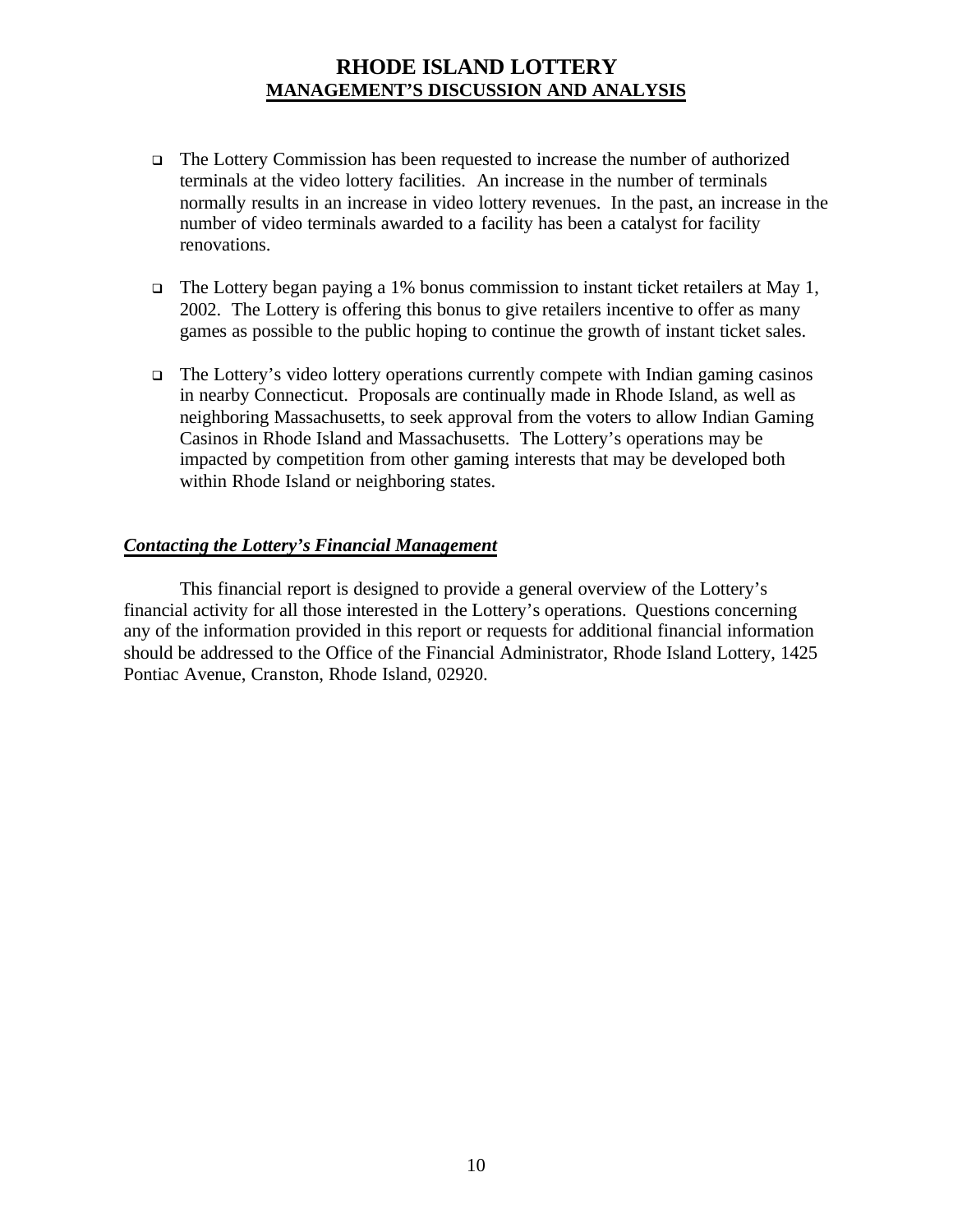# Statements of Net Assets

# December 31, 2001 and 2000

| <b>Assets</b>                                                                                       | 2001                        |    | 2000               |
|-----------------------------------------------------------------------------------------------------|-----------------------------|----|--------------------|
|                                                                                                     |                             |    |                    |
| Current assets:                                                                                     |                             |    |                    |
| Cash and cash equivalents (note 3)                                                                  | \$<br>25,393,625<br>725,000 | \$ | 19,381,607         |
| Investments for jackpot awards (note 3)<br>Accounts receivable-less allowance for doubtful accounts |                             |    | 1,012,000          |
|                                                                                                     |                             |    |                    |
| of \$365,417 in 2001 and \$320,329 in 2000                                                          | 5,323,682                   |    | 6,201,552          |
| Deposits with Multi-State Lottery Association (MUSL) (note 1)<br>Ticket inventory                   | 339,152<br>998,127          |    | 436,111<br>894,002 |
| Deferred charges                                                                                    | 114,400                     |    | 141,865            |
|                                                                                                     |                             |    |                    |
| Total current assets                                                                                | 32,893,986                  |    | 28,067,137         |
| Investments for jackpot awards (note 3)                                                             | 627,401                     |    | 1,227,055          |
| Property, plant and equipment, net (note 4)                                                         | 474,929                     |    | 535,509            |
| <b>Total assets</b>                                                                                 | 33,996,316                  |    | 29,829,701         |
| Liabilities                                                                                         |                             |    |                    |
| <b>Current liabilities:</b>                                                                         |                             |    |                    |
| Cash overdraft (note 3)                                                                             | 2,774,811                   |    | 2,330,330          |
| Due to State's General Fund (note 5)                                                                | 16,952,893                  |    | 13,868,980         |
| Current obligation for unpaid prize awards                                                          | 5,773,631                   |    | 6,645,391          |
| Accounts payable                                                                                    | 7,154,034                   |    | 5,160,192          |
| Accrued expenses                                                                                    | 379,164                     |    | 285,287            |
| Deferred revenue                                                                                    | 263,381                     |    | 169,570            |
| Total current liabilities                                                                           | 33,297,914                  |    | 28,459,750         |
|                                                                                                     |                             |    |                    |
| Long-term obligation for unpaid prize awards                                                        | 627,401                     |    | 1,227,055          |
| <b>Total liabilities</b>                                                                            | 33,925,315                  |    | 29,686,805         |
| <b>Net Assets</b>                                                                                   |                             |    |                    |
|                                                                                                     |                             |    |                    |
| Investment in capital assets (note 8):                                                              | 71,001                      |    | 142,896            |
| Total net assets                                                                                    | \$<br>71,001                | \$ | 142,896            |
|                                                                                                     |                             |    |                    |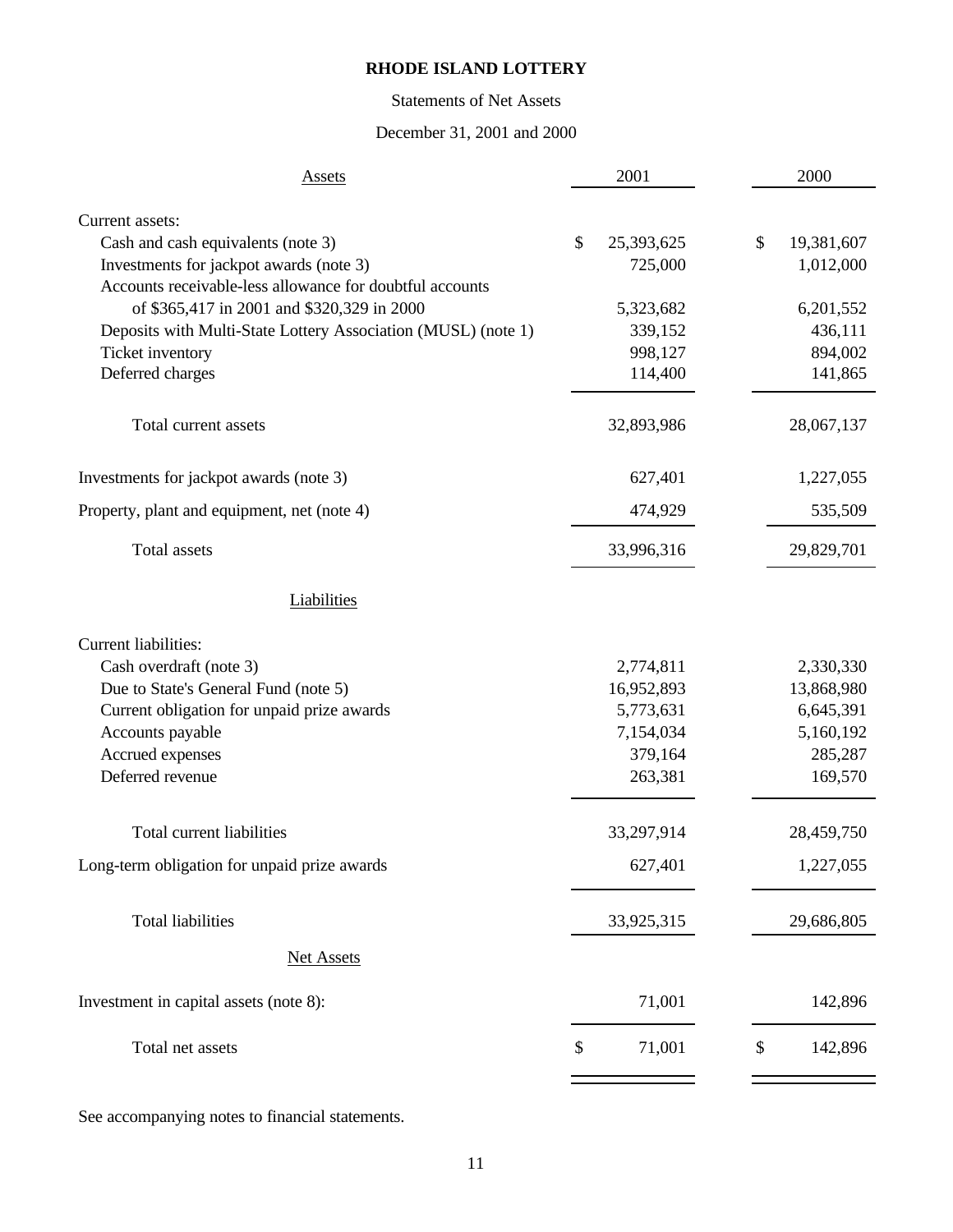# Statements of Revenue, Expenses and Changes in Net Assets

# Six Months Ended December 31, 2001 and 2000

| Sales (schedule 1):<br>\$<br>\$<br>On-line games<br>82,279,737<br>67,156,183<br>40,484,839<br>Instant games<br>33,724,031<br>Video lottery<br>446,142,216<br>367,085,759<br><b>Total sales</b><br>568,906,792<br>467,965,973<br>Cost of sales:<br>Commissions (note 6)<br>75,378,849<br>61,285,411<br>Prize awards<br>319,705,902<br>386,945,335<br>Unclaimed prize recovery<br>(1,454,858)<br>(1,530,492)<br>Cost of tickets<br>694,620<br>534,931<br>Total cost of sales<br>461,563,946<br>379,995,752<br>Gross profit<br>107,342,846<br>87,970,221<br>Operating expenses:<br>Personal services<br>1,629,676<br>1,471,591<br>Advertising<br>775,422<br>662,915<br>Contract services<br>47,161<br>192,838<br>130,831<br>129,613<br>Equipment leasing (note 13)<br>Depreciation<br>105,711<br>114,480<br>Other<br>427,170<br>341,604<br>2,913,041<br>Total operating expenses<br>3,115,971<br>Operating income<br>104,226,875<br>85,057,180<br>Nonoperating income (expenses):<br>Interest and miscellaneous income<br>590,071<br>775,853<br>Payments to the State's General Fund (note 5)<br>(104, 852, 893)<br>(85, 868, 980)<br>Change in net assets (note 8)<br>(35,947)<br>(35, 947)<br>106,948<br>Total net assets, July 1<br>178,843<br>\$<br>\$<br>71,001<br>Total net assets, December 31<br>142,896 | 2001 | 2000 |
|---------------------------------------------------------------------------------------------------------------------------------------------------------------------------------------------------------------------------------------------------------------------------------------------------------------------------------------------------------------------------------------------------------------------------------------------------------------------------------------------------------------------------------------------------------------------------------------------------------------------------------------------------------------------------------------------------------------------------------------------------------------------------------------------------------------------------------------------------------------------------------------------------------------------------------------------------------------------------------------------------------------------------------------------------------------------------------------------------------------------------------------------------------------------------------------------------------------------------------------------------------------------------------------------------------------|------|------|
|                                                                                                                                                                                                                                                                                                                                                                                                                                                                                                                                                                                                                                                                                                                                                                                                                                                                                                                                                                                                                                                                                                                                                                                                                                                                                                               |      |      |
|                                                                                                                                                                                                                                                                                                                                                                                                                                                                                                                                                                                                                                                                                                                                                                                                                                                                                                                                                                                                                                                                                                                                                                                                                                                                                                               |      |      |
|                                                                                                                                                                                                                                                                                                                                                                                                                                                                                                                                                                                                                                                                                                                                                                                                                                                                                                                                                                                                                                                                                                                                                                                                                                                                                                               |      |      |
|                                                                                                                                                                                                                                                                                                                                                                                                                                                                                                                                                                                                                                                                                                                                                                                                                                                                                                                                                                                                                                                                                                                                                                                                                                                                                                               |      |      |
|                                                                                                                                                                                                                                                                                                                                                                                                                                                                                                                                                                                                                                                                                                                                                                                                                                                                                                                                                                                                                                                                                                                                                                                                                                                                                                               |      |      |
|                                                                                                                                                                                                                                                                                                                                                                                                                                                                                                                                                                                                                                                                                                                                                                                                                                                                                                                                                                                                                                                                                                                                                                                                                                                                                                               |      |      |
|                                                                                                                                                                                                                                                                                                                                                                                                                                                                                                                                                                                                                                                                                                                                                                                                                                                                                                                                                                                                                                                                                                                                                                                                                                                                                                               |      |      |
|                                                                                                                                                                                                                                                                                                                                                                                                                                                                                                                                                                                                                                                                                                                                                                                                                                                                                                                                                                                                                                                                                                                                                                                                                                                                                                               |      |      |
|                                                                                                                                                                                                                                                                                                                                                                                                                                                                                                                                                                                                                                                                                                                                                                                                                                                                                                                                                                                                                                                                                                                                                                                                                                                                                                               |      |      |
|                                                                                                                                                                                                                                                                                                                                                                                                                                                                                                                                                                                                                                                                                                                                                                                                                                                                                                                                                                                                                                                                                                                                                                                                                                                                                                               |      |      |
|                                                                                                                                                                                                                                                                                                                                                                                                                                                                                                                                                                                                                                                                                                                                                                                                                                                                                                                                                                                                                                                                                                                                                                                                                                                                                                               |      |      |
|                                                                                                                                                                                                                                                                                                                                                                                                                                                                                                                                                                                                                                                                                                                                                                                                                                                                                                                                                                                                                                                                                                                                                                                                                                                                                                               |      |      |
|                                                                                                                                                                                                                                                                                                                                                                                                                                                                                                                                                                                                                                                                                                                                                                                                                                                                                                                                                                                                                                                                                                                                                                                                                                                                                                               |      |      |
|                                                                                                                                                                                                                                                                                                                                                                                                                                                                                                                                                                                                                                                                                                                                                                                                                                                                                                                                                                                                                                                                                                                                                                                                                                                                                                               |      |      |
|                                                                                                                                                                                                                                                                                                                                                                                                                                                                                                                                                                                                                                                                                                                                                                                                                                                                                                                                                                                                                                                                                                                                                                                                                                                                                                               |      |      |
|                                                                                                                                                                                                                                                                                                                                                                                                                                                                                                                                                                                                                                                                                                                                                                                                                                                                                                                                                                                                                                                                                                                                                                                                                                                                                                               |      |      |
|                                                                                                                                                                                                                                                                                                                                                                                                                                                                                                                                                                                                                                                                                                                                                                                                                                                                                                                                                                                                                                                                                                                                                                                                                                                                                                               |      |      |
|                                                                                                                                                                                                                                                                                                                                                                                                                                                                                                                                                                                                                                                                                                                                                                                                                                                                                                                                                                                                                                                                                                                                                                                                                                                                                                               |      |      |
|                                                                                                                                                                                                                                                                                                                                                                                                                                                                                                                                                                                                                                                                                                                                                                                                                                                                                                                                                                                                                                                                                                                                                                                                                                                                                                               |      |      |
|                                                                                                                                                                                                                                                                                                                                                                                                                                                                                                                                                                                                                                                                                                                                                                                                                                                                                                                                                                                                                                                                                                                                                                                                                                                                                                               |      |      |
|                                                                                                                                                                                                                                                                                                                                                                                                                                                                                                                                                                                                                                                                                                                                                                                                                                                                                                                                                                                                                                                                                                                                                                                                                                                                                                               |      |      |
|                                                                                                                                                                                                                                                                                                                                                                                                                                                                                                                                                                                                                                                                                                                                                                                                                                                                                                                                                                                                                                                                                                                                                                                                                                                                                                               |      |      |
|                                                                                                                                                                                                                                                                                                                                                                                                                                                                                                                                                                                                                                                                                                                                                                                                                                                                                                                                                                                                                                                                                                                                                                                                                                                                                                               |      |      |
|                                                                                                                                                                                                                                                                                                                                                                                                                                                                                                                                                                                                                                                                                                                                                                                                                                                                                                                                                                                                                                                                                                                                                                                                                                                                                                               |      |      |
|                                                                                                                                                                                                                                                                                                                                                                                                                                                                                                                                                                                                                                                                                                                                                                                                                                                                                                                                                                                                                                                                                                                                                                                                                                                                                                               |      |      |
|                                                                                                                                                                                                                                                                                                                                                                                                                                                                                                                                                                                                                                                                                                                                                                                                                                                                                                                                                                                                                                                                                                                                                                                                                                                                                                               |      |      |
|                                                                                                                                                                                                                                                                                                                                                                                                                                                                                                                                                                                                                                                                                                                                                                                                                                                                                                                                                                                                                                                                                                                                                                                                                                                                                                               |      |      |
|                                                                                                                                                                                                                                                                                                                                                                                                                                                                                                                                                                                                                                                                                                                                                                                                                                                                                                                                                                                                                                                                                                                                                                                                                                                                                                               |      |      |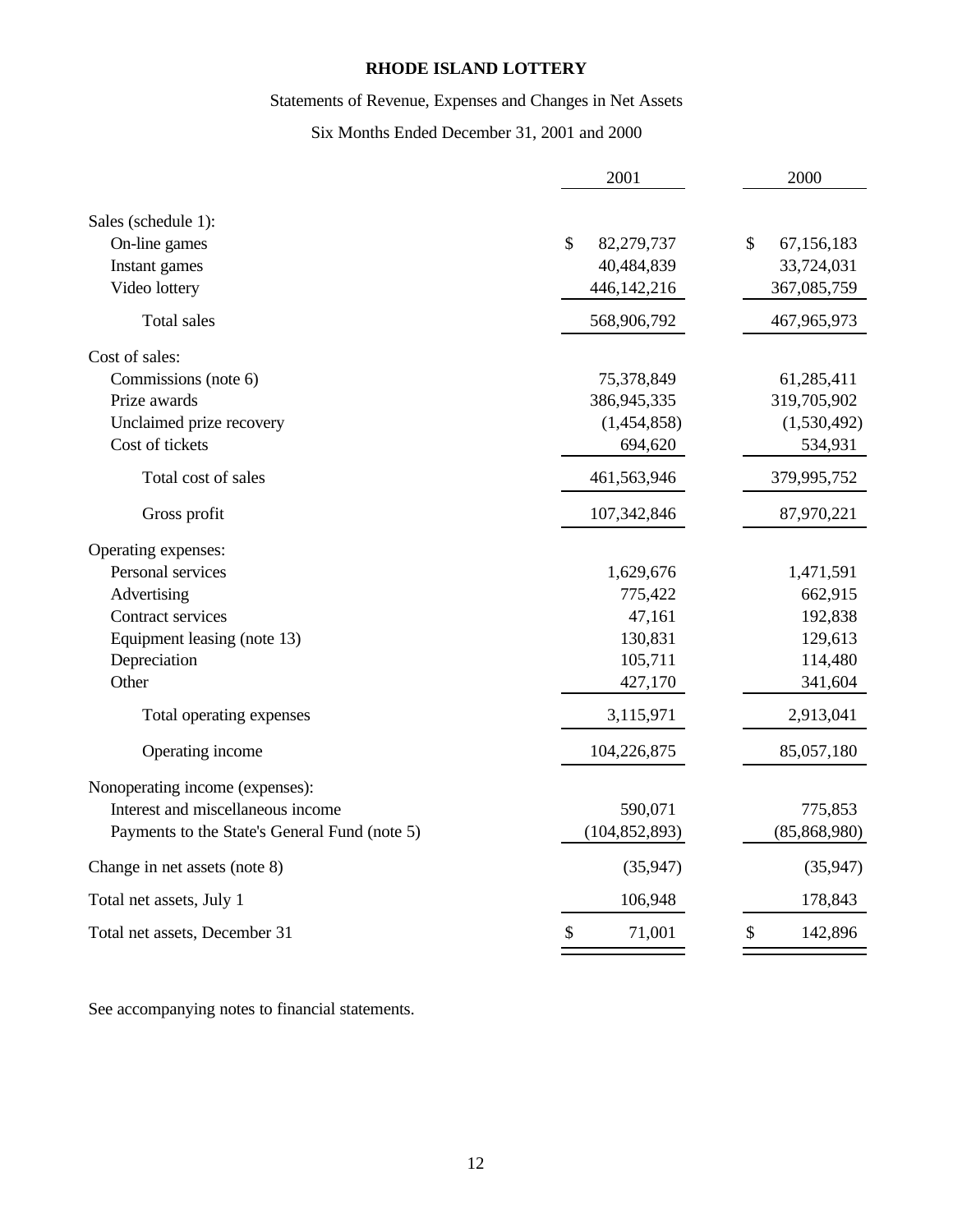# Statements of Cash Flows

# Six Months Ended December 31, 2001 and 2000

|                                                           | 2001                                    | 2000              |
|-----------------------------------------------------------|-----------------------------------------|-------------------|
|                                                           |                                         |                   |
| Cash flows from operating activities:                     |                                         |                   |
| Cash received from sales                                  | \$<br>569,661,793                       | \$<br>466,498,556 |
| Cash received from MUSL for grand prize winners           | 4,685,601                               | 4,659,000         |
| Cash received from sale of other tickets                  | 160,637                                 | 150,012           |
| Cash received from other sources                          | 277,660                                 | 85,231            |
| Cash paid for prizes other than MUSL grand prize winners  | (385, 110, 282)                         | (318, 811, 697)   |
| Cash paid to MUSL grand prize winners                     | (4,685,601)                             | (4,659,000)       |
| Cash paid for commissions - retailers                     | (8,709,105)                             | (7,052,938)       |
| Cash paid for commissions - video lottery                 | (61, 731, 490)                          | (52, 641, 818)    |
| Cash paid for commissions - on-line games contractor      | (4,063,986)                             | (4,032,618)       |
| Cash paid to suppliers for goods and services             | (1,931,528)                             | (1,422,354)       |
| Cash paid to employees for services                       | (1,639,396)                             | (1,490,106)       |
| Net cash provided by operating activities                 | 106,914,303                             | 81,282,268        |
| Cash flows from noncapital financing activities:          |                                         |                   |
| Payments to State's General Fund                          | (89, 343, 897)                          | (84, 883, 635)    |
| Negative cash balance implicitly financed                 | 2,774,811                               | 2,330,330         |
| Net cash used for noncapital financing activities         | (86, 569, 086)                          | (82, 553, 305)    |
| Cash flows from capital and related financing activities: |                                         |                   |
| Purchase of fixed assets                                  | (137,739)                               | (31, 442)         |
| Net cash used for capital and related                     |                                         |                   |
| financing activities                                      | (137,739)                               | (31, 442)         |
| Cash flows from investing activities:                     |                                         |                   |
| Proceeds from maturity of investments for jackpot awards  | 541,132                                 | 738,477           |
| Interest income                                           | 278,847                                 | 540,562           |
| Net cash provided by investing activities                 | 819,979                                 | 1,279,039         |
| Net increase (decrease) in cash and cash equivalents      | 21,027,457                              | (23, 440)         |
| Cash and cash equivalents, July 1                         | 4,366,168                               | 19,405,047        |
| Cash and cash equivalents, December 31                    | $\boldsymbol{\mathsf{S}}$<br>25,393,625 | \$<br>19,381,607  |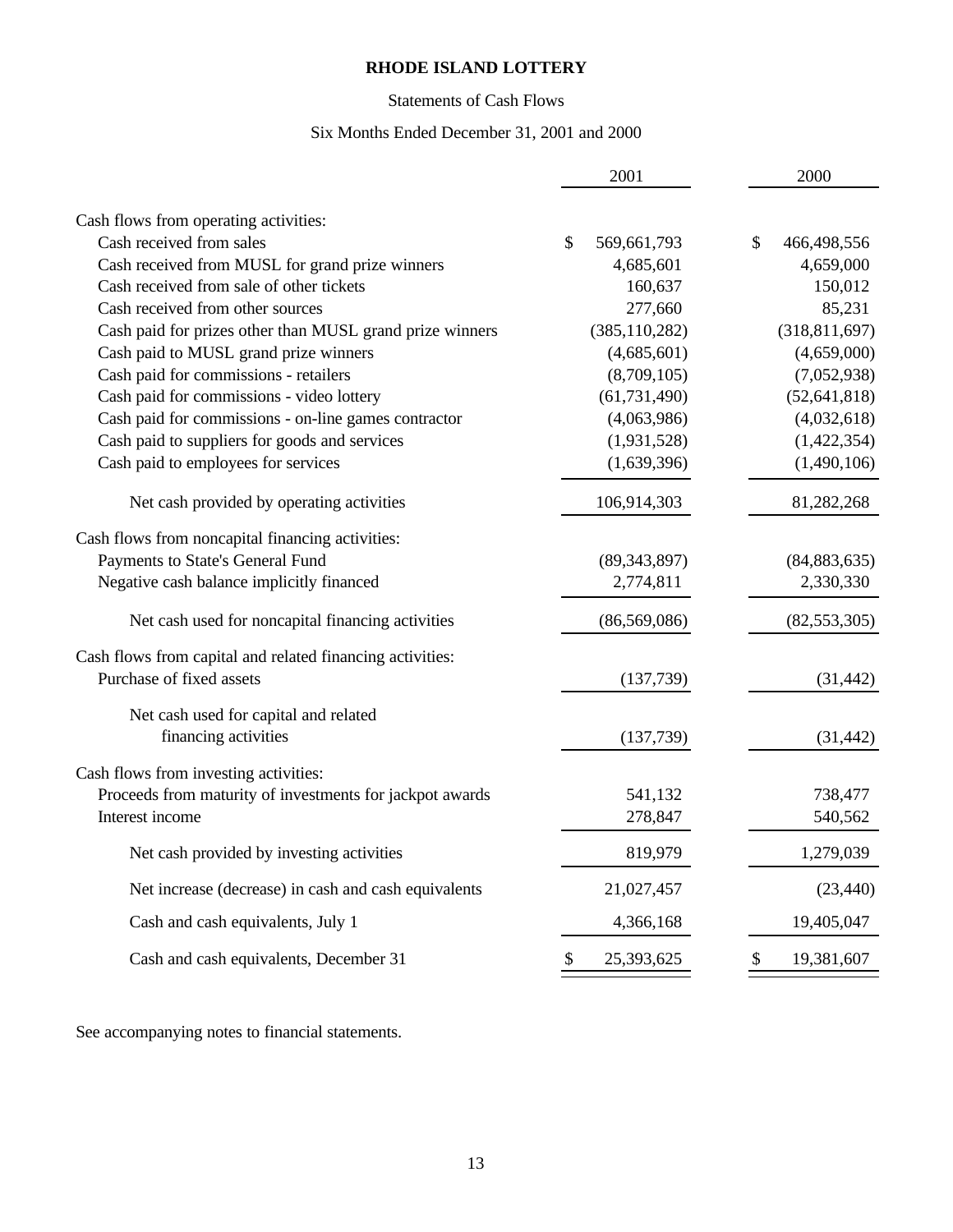# Statements of Cash Flows (Continued)

# Six Months Ended December 31, 2001 and 2000

|                                                            | 2001              |               | 2000        |
|------------------------------------------------------------|-------------------|---------------|-------------|
| Reconciliation of operating income to net cash provided by |                   |               |             |
| operating activities:                                      |                   | $\mathcal{S}$ |             |
| Operating income                                           | \$<br>104,226,875 |               | 85,057,180  |
| Adjustments to reconcile operating income to net cash      |                   |               |             |
| provided by operating activities:                          |                   |               |             |
| Depreciation                                               | 105,711           |               | 114,480     |
| Installment payments for jackpot awards                    | (541, 132)        |               | (738, 477)  |
| Other receipts classified as operating activities          | 119,503           |               | 108,707     |
| Rental income and other receipts                           | 262,064           |               | 126,789     |
| Provision for doubtful accounts                            | 50,824            |               | 31,331      |
| (Increase) decrease in assets:                             |                   |               |             |
| Investment for jackpot awards                              | 487,179           |               | 634,393     |
| Accounts receivable                                        | 630,176           |               | (1,382,247) |
| Inventory                                                  | (262, 431)        |               | (90,201)    |
| Deposits with MUSL                                         | 15,596            |               | (41, 558)   |
| Deferred charges                                           | (41,802)          |               | (714)       |
| Increase (decrease) in liabilities:                        |                   |               |             |
| Obligation for unpaid prize awards                         | 434,148           |               | (532, 203)  |
| Accounts payable                                           | 1,401,889         |               | (1,897,345) |
| Accrued expenses                                           | (96, 542)         |               | (22,027)    |
| Deferred revenue                                           | 122,245           |               | (85, 840)   |
| Total adjustments                                          | 2,687,428         |               | (3,774,912) |
| Net cash provided by operating activities                  | 106,914,303       |               | 81,282,268  |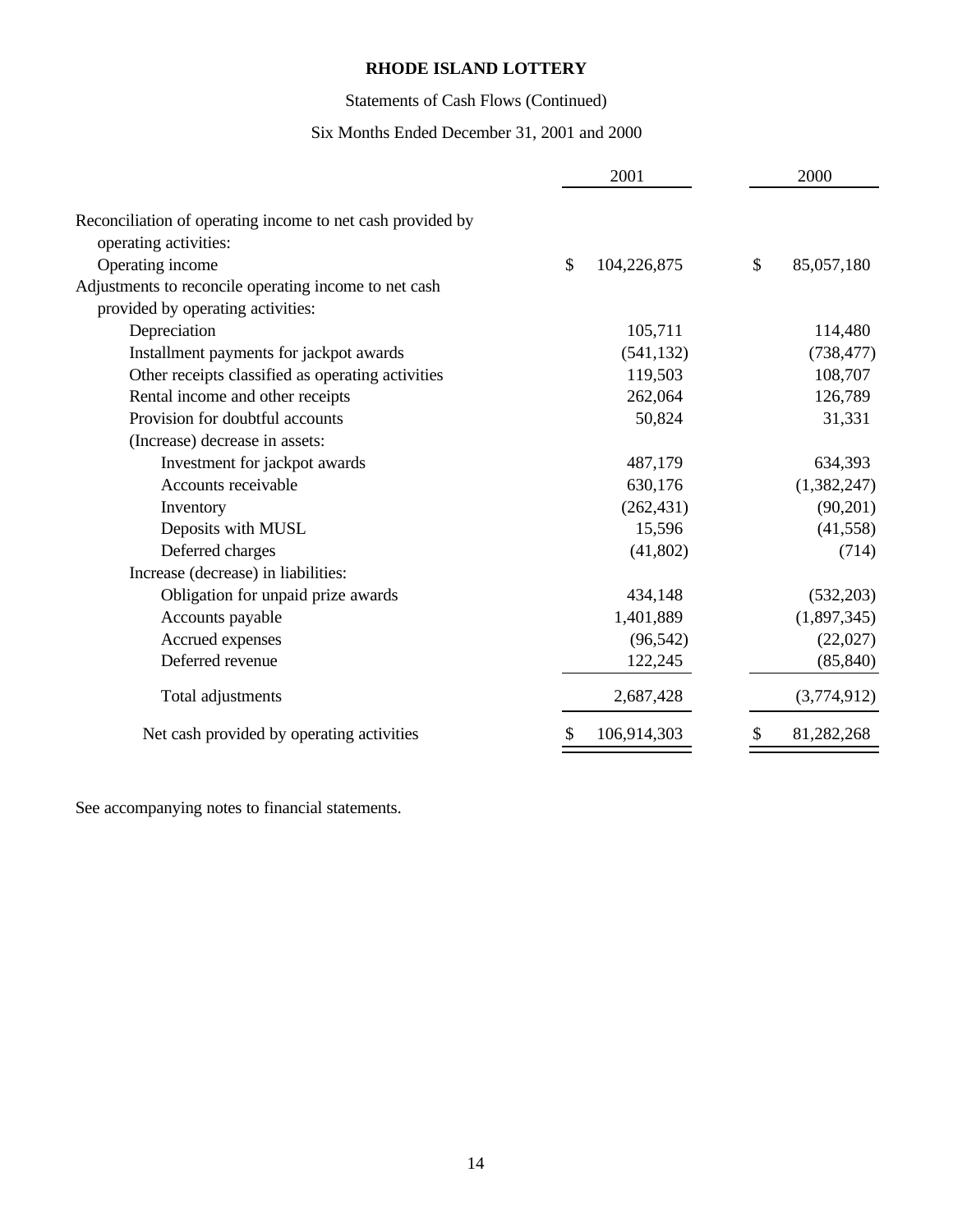Notes to Financial Statements

# (1) *Organization*

The Rhode Island Lottery (Lottery) was created in 1974 under the General Laws of the State of Rhode Island to establish and operate lottery games for the purpose of generating resources for the State's general fund. It is governed by the nine-member Rhode Island Lottery Commission (Commission).

The Lottery offers various on-line games which include: a daily numbers game, Keno, Money Roll, and PowerBall, which is operated by the Multi-State Lottery Association (MUSL). The Lottery also sells instant lottery tickets, which do not involve prize drawings. All tickets are sold through licensed lottery retailers. In addition, the Lottery conducts video lottery games at two licensed facilities.

Prize payout percentages and amounts required to be paid to the State's general fund as stipulated in the Rhode Island General Laws (General Laws) are summarized below for the various games operated by the Lottery.

| Game                                                                           | Prize Payout                                       | <b>State's General Fund Share</b>                                                                                                                                   |
|--------------------------------------------------------------------------------|----------------------------------------------------|---------------------------------------------------------------------------------------------------------------------------------------------------------------------|
| Daily Numbers<br><b>Instant Ticket Games</b><br>MUSL - PowerBall<br>Money Roll | not less than 45% nor<br>more than 65% of<br>sales | not less than 25% of ticket<br>sales                                                                                                                                |
| Keno                                                                           | not less than 45% nor<br>more than 72% of<br>sales | not less than 15% of ticket<br>sales                                                                                                                                |
| Video Lottery                                                                  | Prize payout not<br>established by law             | 51% of net terminal income<br>(video lottery credits<br>purchased less credits<br>redeemed or redeemable) less<br>pro rata share of Lottery's<br>operating expenses |

Chapter 42-61.2 of the General Laws authorizes the Commission to conduct and control video lottery games. This chapter stipulates the allocation of video lottery net terminal income (video lottery credits purchased less credits redeemed or redeemable). The Commission's share for deposit in the Lottery fund shall be no less than 51% of net terminal income. The remaining net terminal income is divided among licensed video lottery retailers, the technology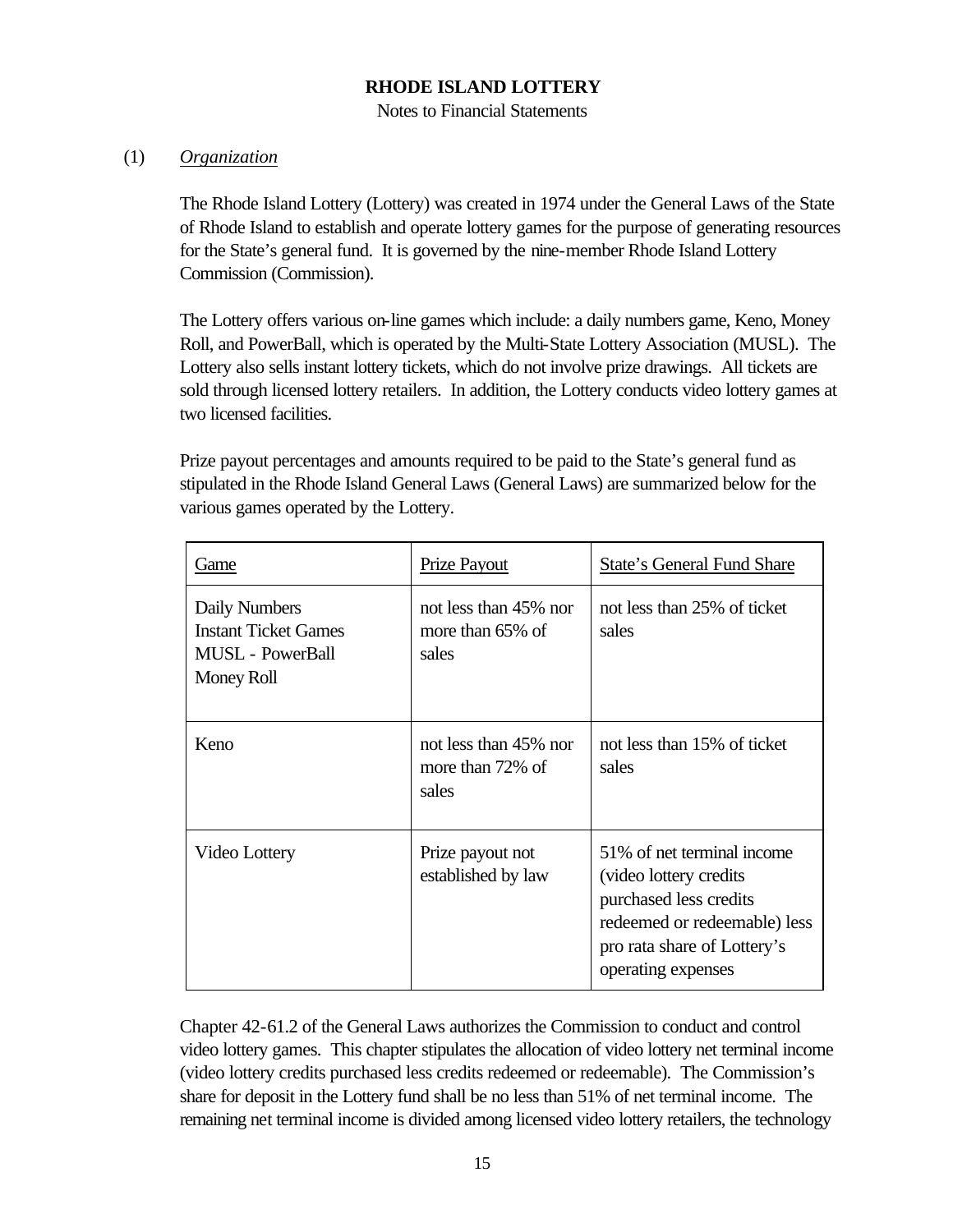Notes to Financial Statements

providers (video lottery terminal providers), the central communications system provider, the city or town in which the video retailer is

#### (1) *Organization* - *(Continued)*

licensed, and the owners of dog kennels under contract with a licensed video lottery retailer.

The Lottery sells PowerBall tickets, collects all revenues, and remits prize funds to MUSL net of low-tier prize awards. Jackpot prizes are payable in either a lump-sum cash distribution or annual installments. Annual installments are satisfied through investments purchased by MUSL. MUSL purchases U.S. government obligations, which are held in irrevocable trusts established by MUSL for the benefit of participating state lotteries. Accordingly, the Lottery does not record an obligation for jackpot awards which are payable in installments from funds provided by MUSL.

The prize pool for PowerBall is 50% of each drawing period's ticket sales. MUSL has placed 2% of each drawing period's ticket sales for PowerBall, included as part of each member's prize liability, in prize reserve funds. The maximum balance on the prize reserve funds for PowerBall is \$77,000,000. Once the prize reserve funds exceed this designated cap, the excess becomes part of the prize pool. The prize reserve funds serve as a contingency reserve to protect MUSL from unforeseen prize liabilities and these reserve funds are to be used at the discretion of the MUSL Board of Directors. The prize reserve funds are refundable to MUSL members if the MUSL disbands or if a member leaves MUSL. Members leaving MUSL must wait one year before receiving their remaining share, if any, of prize reserve funds. At December 31, 2001 and 2000, the prize reserve funds for the PowerBall game had reached a maximum balance of \$77,000,000 of which the Lottery's share was \$2,126,422. The Lottery has charged amounts placed into the prize reserve funds to prize awards expense as the related sales have occurred.

All investment earnings relating to the prize reserve funds are credited to an unreserved account for each member state. This account can be utilized to offset operating costs or for the promotion of any MUSL game as approved by the MUSL Board of Directors. The Lottery's unreserved account is reported on the balance sheets as "Deposits with MUSL." The Lottery is assessed its pro rata share of MUSL's annual operating expenses. MUSL reduced the Lottery's unreserved account by \$77,757 and \$40,318 for operating expenses for the six months ended December 31, 2001 and 2000, respectively.

MUSL's independent auditors issue a publicly available annual financial report which may be obtained by writing to the Multi-State Lottery Association, 1701 48<sup>th</sup> Street, Suite 200, West Des Moines, Iowa 50266-6723.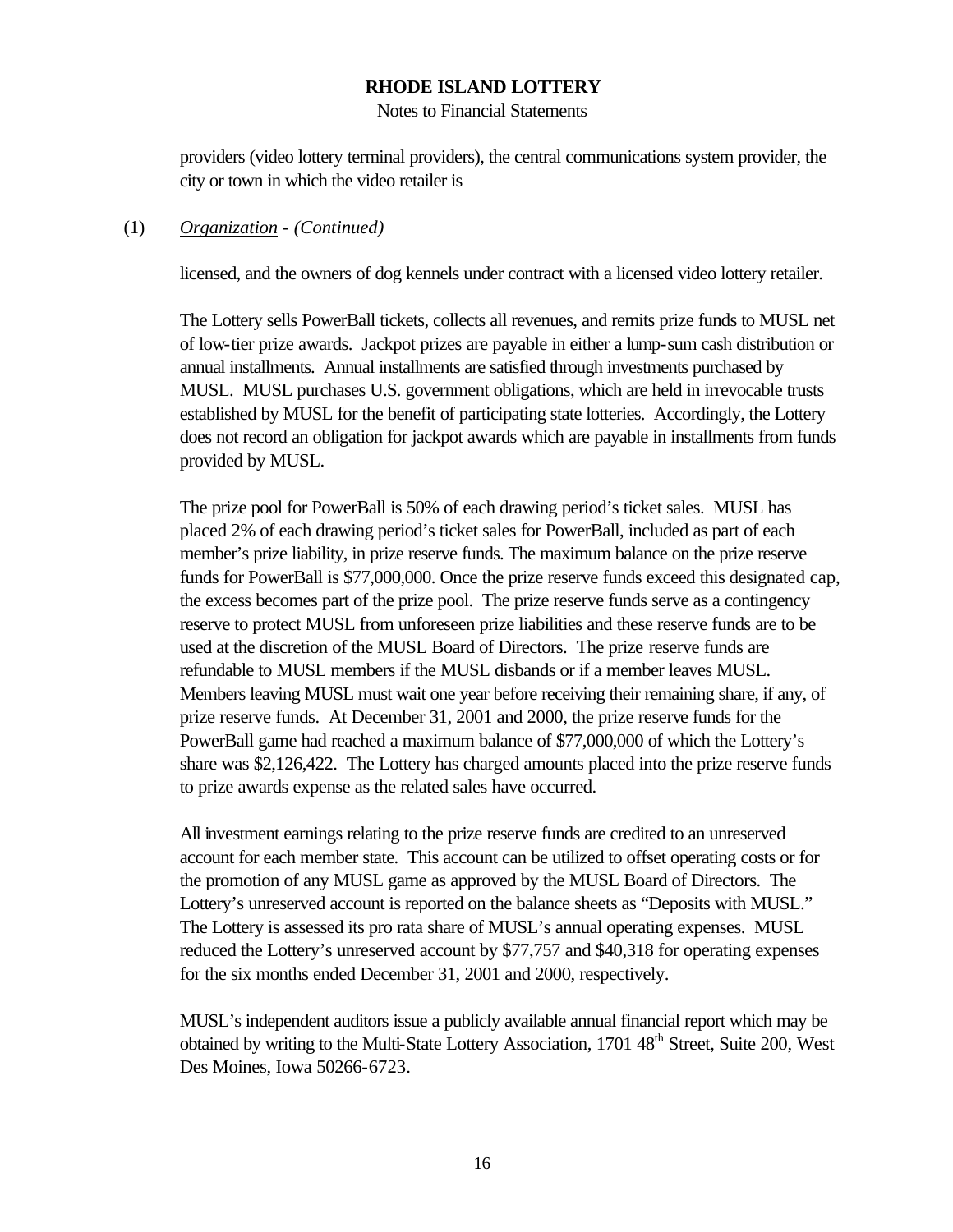Notes to Financial Statements

# (2) *Summary of Significant Accounting Policies*

# (a) *Basis of Accounting*

The financial records of the Lottery, a proprietary fund, are accounted for using the economic resources measurement focus and are maintained on the accrual basis of accounting. Under the accrual basis of accounting, revenues are recognized when earned and expenses are recognized at the time the related liabilities are incurred. The Governmental Accounting Standards Board (GASB) has the responsibility for establishing generally accepted accounting principles for governmental proprietary fund type activities. In accordance with GASB Statement No. 20, in the absence of specific guidance from a GASB pronouncement, pronouncements of the Financial Accounting Standards Board (FASB) issued on or before November 30, 1989 have been followed.

(b) *Reporting Entity*

The Lottery is a component unit of the State of Rhode Island and Providence Plantations (State) for financial reporting purposes. Accordingly, its annual financial statements are included in the State's Comprehensive Annual Financial Report (CAFR).

# (c) *Revenues and Expenses*

Revenue from the sale of lottery tickets and video lottery, and expenses for prizes and commissions are recognized as follows:

- 1. On-line lottery games with specific drawing dates when the related drawings are held.
- 2. Instant ticket lottery games when ticket packets are charged to retailers. Prize expense is recognized in proportion to the number of tickets sold based on the stated prize structure for a specific instant ticket game.
- 3. Video lottery games when game credits are purchased and when game credits are redeemable. Video lottery revenue and prize expenses are recorded at the amount of credits purchased and the amount of credits redeemable. These amounts are net of credits won and played.

The Lottery accrues for the maximum prizes payable. Prize obligations, other than those relating to prizes payable in installments, which remain unclaimed one year after the drawing date, are reported as a reduction to the cost of sales.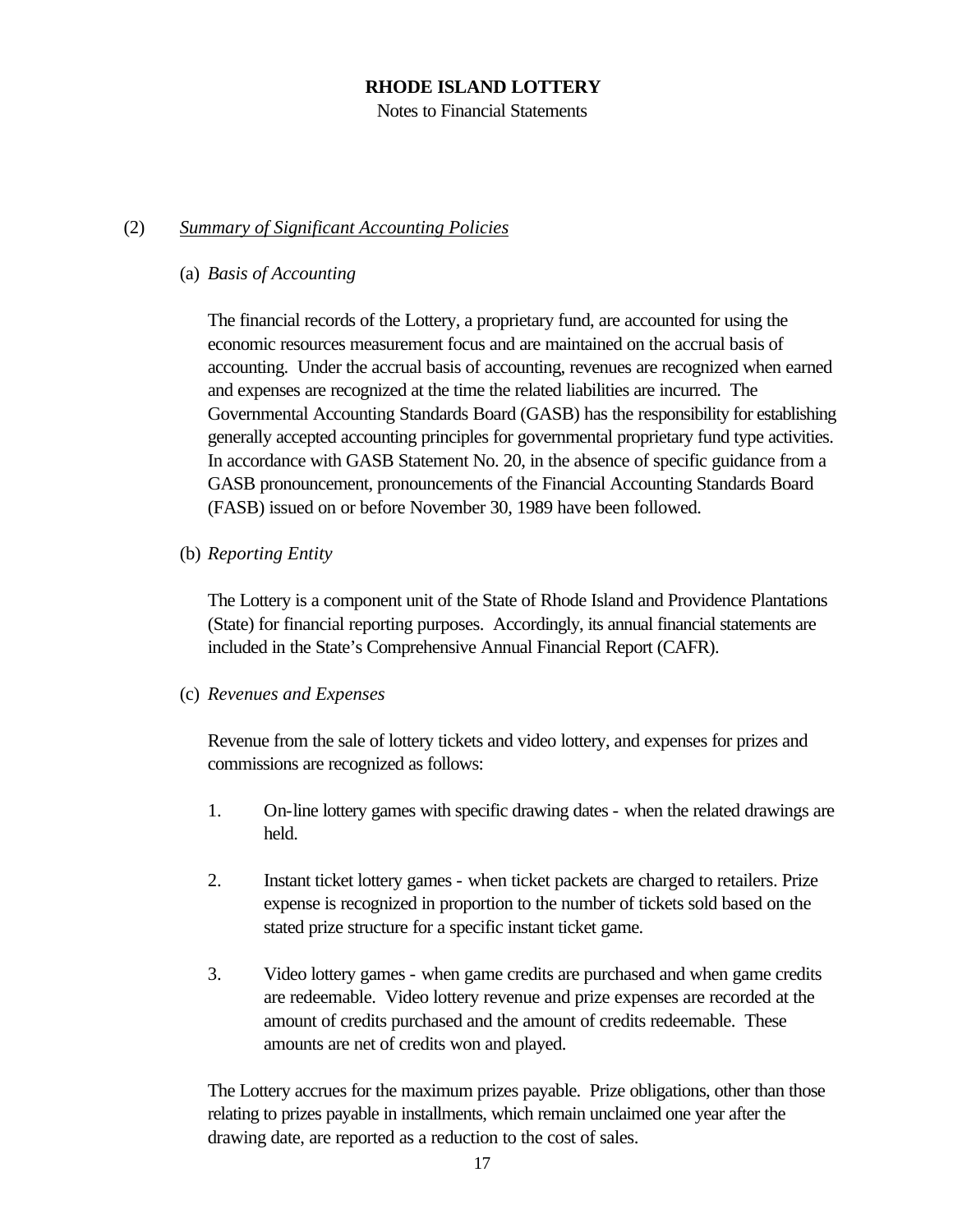Notes to Financial Statements

# (2) *Summary of Significant Accounting Policies* - *(Continued)*

### (d) *Depreciation*

Property, plant, and equipment are stated at historical cost. Depreciation is computed using the straight-line method based on the estimated useful lives of the assets.

# (e) *Cash Equivalents*

Cash equivalents consist of highly liquid investments with a maturity of three months or less at the time of purchase and are stated at cost which approximates fair value.

(f) *Investments for Jackpot Awards and Obligations for Unpaid Prize Awards*

Jackpot awards for the Lot-O-Bucks game, which is no longer active, are paid in annual installments. The Lottery satisfied these obligations by purchasing investments with maturities corresponding to the jackpot award annual installments. Investments for jackpot awards purchased since November 15, 1983 are in the name of the Lottery. Accordingly, the Lottery has a direct obligation to make future installment payments to the jackpot winner. These investments and related obligations are recorded at fair value. Fair value is the amount at which a financial instrument could be exchanged in a current transaction between willing parties, other than in a forced or liquidation sale. The fair value of investments for jackpot awards are generally based on published market prices and quotations from national security exchanges and securities pricing services.

For certain other games, annuity contracts were purchased in the name of, and paid directly to, the jackpot winner. Accordingly, the Lottery has not recorded an obligation for prize awards satisfied through annuity contracts purchased in the name of the winner.

(g) *Ticket Inventory*

Inventory consists of the cost of tickets for the instant games, which is expensed as a percentage of sales from instant ticket games.

# (h) *Deferred Revenue*

Tickets can be purchased in advance of scheduled drawing dates. Revenue from advance ticket sales is recognized during the period in which the related drawing is held. Sales pertaining to future drawings are reported as deferred revenue.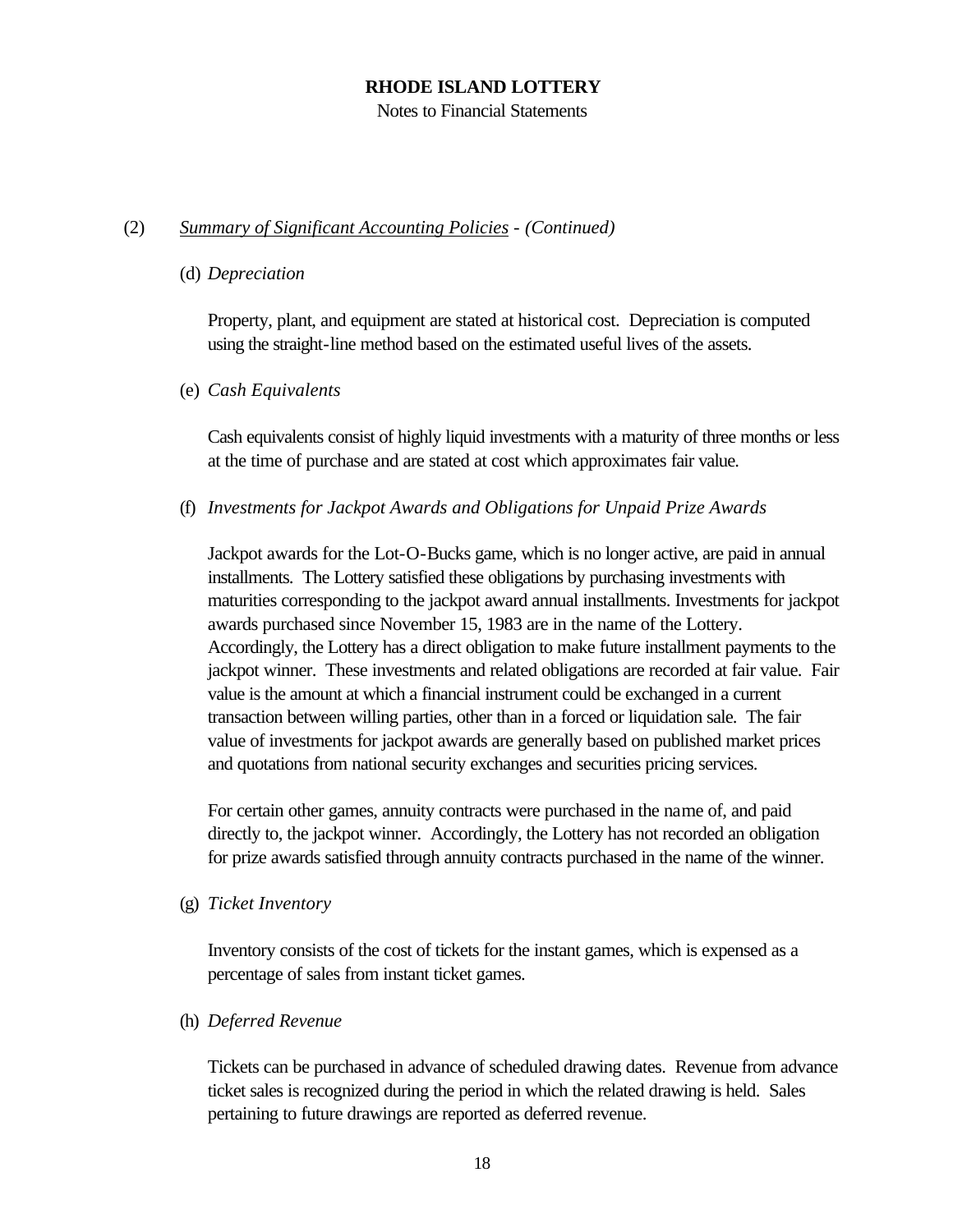Notes to Financial Statements

#### (2) *Summary of Significant Accounting Policies* - *(Continued)*

#### (i) *Use of Estimates*

The preparation of financial statements in conformity with generally accepted accounting principles requires management to make estimates and assumptions that affect the reported amounts of assets and liabilities and disclosure of contingent assets and liabilities at the date of the financial statements and the reported amounts of revenue and expenses during the reporting period. Actual amounts could differ from those amounts.

### *(j) Adoption of Governmental Accounting Standards Board Pronouncements*

The Lottery adopted the provisions of the GASB Statement No. 34, *Basic Financial Statements – and Management's Discussion and Analysis- for State and Local Governments.* Statement No. 34 establishes new financial reporting requirements for all state and local governments. For the Lottery, adoption of this pronouncement required inclusion of management's discussion and analysis to provide an overview of the Lottery's financial activities. Also, Statement 34 required changes to the format and terminology used in the Lottery's financial statements.

#### (k) *Reclassifications*

Certain prior period amounts have been reclassified to conform with the current period presentation.

# (3) *Deposits and Investment Risk*

#### (a) *Deposits*

A cash overdraft of \$2,774,811 existed at December 31, 2001; the bank balance at that date was \$471,977. The primary difference between the book and bank balances was outstanding checks. The entire bank balance at December 31, 2001 is held by the State General Treasurer. All General Treasurer accounts at a single institution are aggregated for purposes of determining Federal Depository Insurance coverage.

A cash overdraft of \$2,330,330 existed at December 31, 2000; the bank balance was \$77,228. The primary difference between the book and bank balances was outstanding checks. The entire bank balance at December 31, 2000 was held by the State General Treasurer.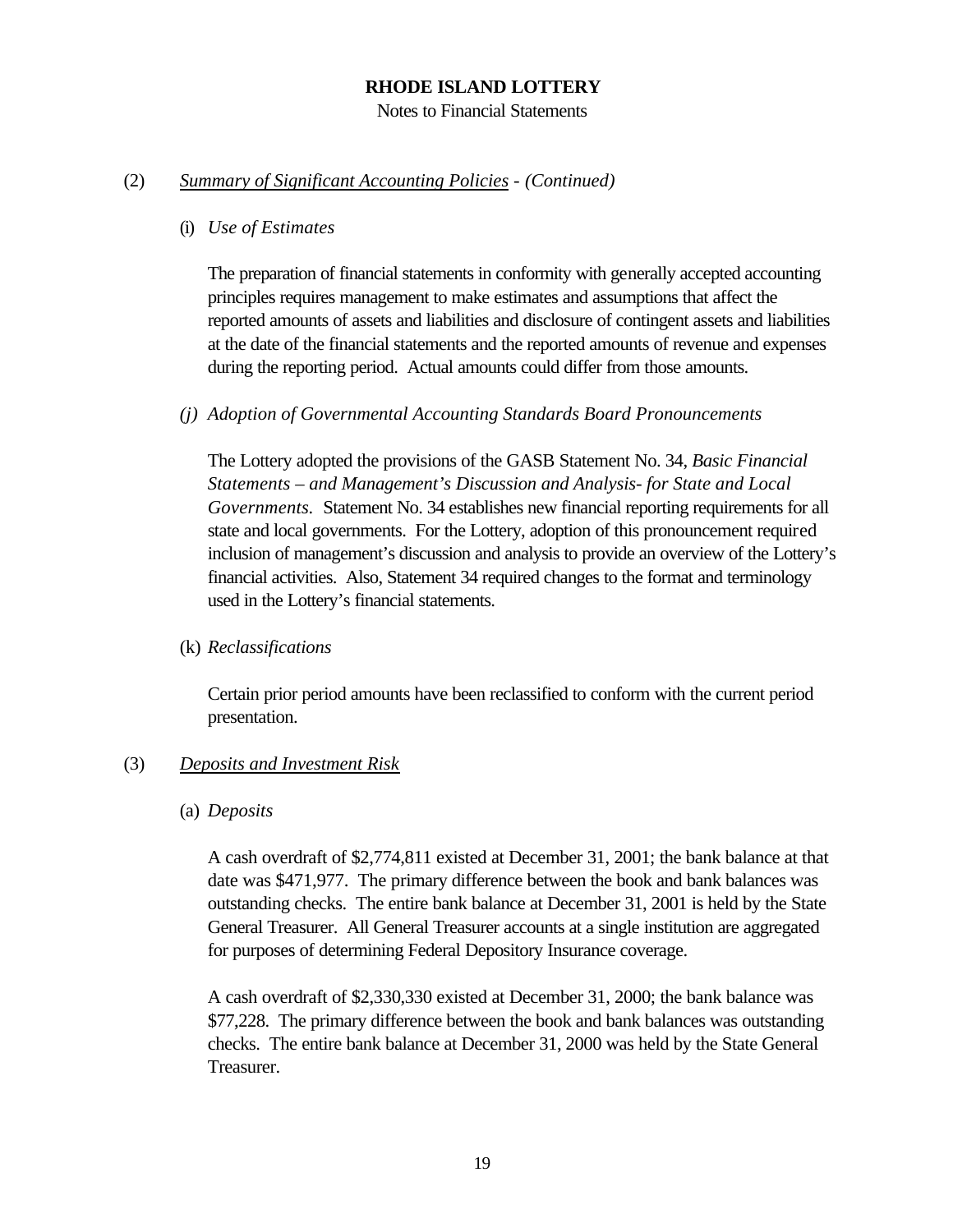Notes to Financial Statements

#### (3) *Deposits and Investment Risk - (Continued)*

#### (b) *Investments*

The Lottery's investments are categorized below to provide an indication of the level of market and credit risk assumed by the Lottery at December 31, 2001 and 2000. Investments for jackpot awards were made by the Lottery in accordance with guidelines established by the Commission. All other investments, principally cash equivalent type investments, are made by the State General Treasurer in accordance with guidelines established by the State Investment Commission, which is responsible for the investment of all State funds. Pursuant to Chapter 35-10 of the R.I. General Laws, the State Investment Commission may, in general, "invest in securities as would be acquired by prudent persons of discretion and intelligence in these matters who are seeking a reasonable income and the preservation of their capital."

- Category 1 includes investments that are insured or registered, or are held by the Lottery or its agent in the Lottery's name.
- Category 2 includes investments that are uninsured and unregistered for which the securities are held by the counterparty's trust department or agent in the Lottery's name.
- Category 3 includes investments that are uninsured and unregistered, and are held by the counterparty, or by its trust department or agent but not in the Lottery's name.

|                                                | December 31,    | December 31,    |
|------------------------------------------------|-----------------|-----------------|
|                                                | 2001            | 2000            |
| Zero coupon U.S. Treasury bonds                | \$<br>1,352,401 | 2,239,055<br>\$ |
| <b>US Government Agency Notes</b>              | 4,797,825       | 4,492,812       |
| <b>Repurchase Agreements</b>                   | 10,100,000      | 7,402,434       |
| <b>Certificates of Deposit</b>                 | 1,500,300       |                 |
| <b>Commercial Paper</b>                        | 8,995,500       | 7,486,361       |
| Total investments                              | 26,746,026      | 21,620,662      |
| Less amounts classified as cash equivalents    | 25,393,625      | 19,381,607      |
| Total investments for jackpot awards           | 1,352,401       | 2,239,055       |
| Less short-term investments for jackpot awards | 725,000         | 1,012,000       |
| Long-term investments for jackpot awards       | 627,401         | 1,227,055       |

All of the Lottery's investments are Category 1 investments, which are summarized below.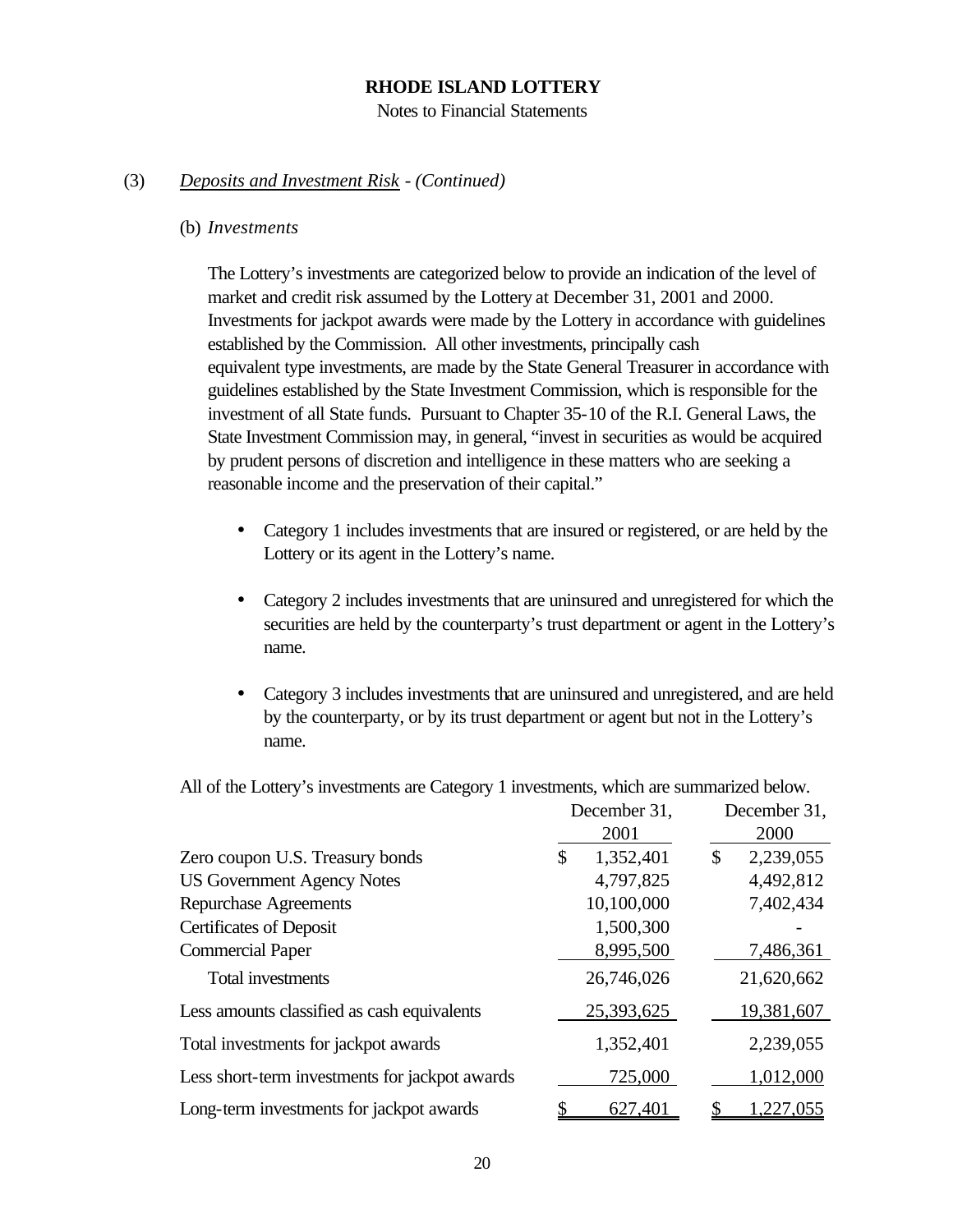Notes to Financial Statements

# (3) *Deposits and Investment Risk* - *(Continued)*

# (c) *Cash and Cash Equivalents*

Cash and cash equivalents on the Statements of Net Assets consist of the following:

|                                                                      | Fair Value<br>December 31,<br>2001 | Fair Value<br>December 31,<br>2000 |  |
|----------------------------------------------------------------------|------------------------------------|------------------------------------|--|
| Cash balance per books<br>Investments classified as cash equivalents | \$<br>25,393,625                   | 19,381,607                         |  |
| Cash and cash equivalents                                            | 25,393,625                         | 19,381,607                         |  |

# (4) *Property, Plant and Equipment*

A summary of property, plant and equipment follows:

|                                          | Estimated          | December 31,    | December 31,    |
|------------------------------------------|--------------------|-----------------|-----------------|
|                                          | <b>Useful Life</b> | 2001            | 2000            |
| <b>Buildings</b>                         | 20                 | \$<br>1,464,894 | 1,437,912<br>\$ |
| Building improvements                    | 10                 | 129,763         | 282,820         |
| Ticket production and computer equipment | 10                 | 19,612          | 19,612          |
| Office equipment                         | 10                 | 140,202         | 120,265         |
| Furniture and fixtures                   | 10                 | 26,265          | 39,484          |
| Lottery drawing equipment                | 3                  | 68,861          | 68,861          |
| Computer equipment                       | 3                  | 368,307         | 292,629         |
| Automobiles                              | 3                  | 282,582         | 295,838         |
| Trucks                                   | 3                  | 22,445          | 22,445          |
| Construction in progress                 |                    | 62,021          |                 |
|                                          |                    | 2,584,952       | 2,579,866       |
| Less: Accumulated depreciation           |                    | 2,110,023       | 2,044,357       |
| Property, plant and equipment (net)      |                    | 474,929         | 535,509         |

Lottery headquarters are situated on land owned by the State of Rhode Island. The State has assigned custody, control and supervision of the land to the Lottery at no cost. However, since title to such land remains vested in the State, it is not recorded in the statement of net assets.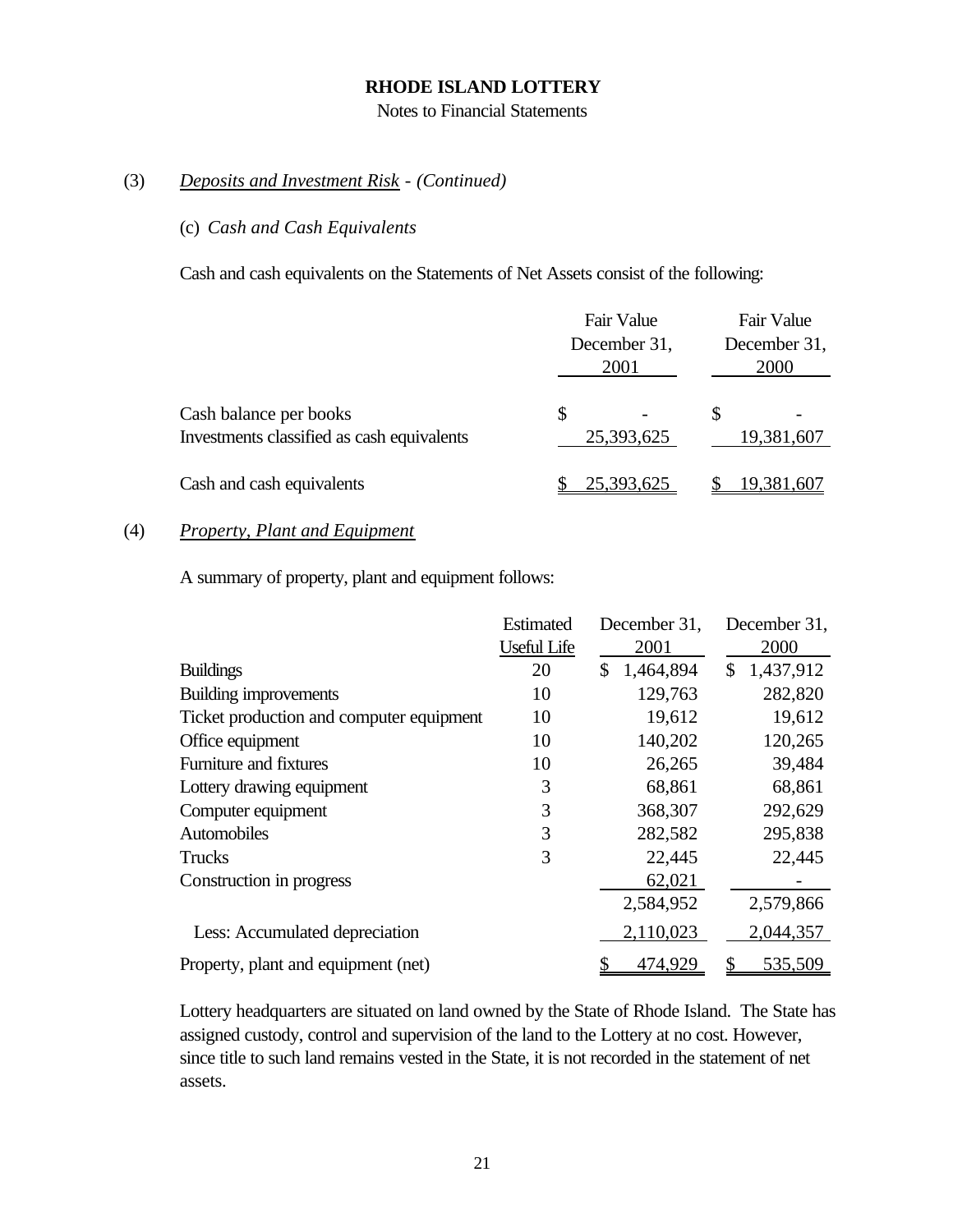Notes to Financial Statements

### (5) *Due to State's General Fund*

Due to State's General Fund represents the balance of net income for the period (after adjustment for depreciation expense on the Lottery's headquarters - see note 8) that is to be paid to the State's General Fund. The amounts paid and amounts due to the State's General Fund are summarized below:

|                                                     | 2001           | 2000           |
|-----------------------------------------------------|----------------|----------------|
| Payments to State's General Fund for the six months |                |                |
| ended December 31                                   | \$104,852,893  | \$85,868,980   |
| Cash paid for six months ended December 31          | (89, 343, 897) | (84, 883, 635) |
| Amount due to State's General Fund, July 1          | 1,443,897      | 12,883,635     |
| Due to State's General Fund, December 31            | \$16,952,893   | \$13,868,980   |

#### (6) *Commissions*

The Lottery pays commissions to ticket retailers and its on-line games contractor based on a percentage of gross ticket sales. Video lottery commissions, as specified in the General Laws, are paid to the facility operators, technology providers (video terminal providers), the central communications provider and others based on various percentages of net terminal income (video lottery credits purchased less credits redeemed or redeemable).

The General Laws provide for reductions of certain video lottery commissions. The amount reduced is to be credited to the State's Distressed Communities Relief Fund which is part of the State's General Fund. The Lottery has reflected the actual video commissions paid as an expense. The amount to be credited to the Distressed Communities Relief Fund is included in payments to the State's General Fund.

#### (7) *Compensated Absences*

The Lottery accrues an estimated liability for vested benefits relating to future compensated absences. This includes an expected obligation in connection with vacation credits and accumulated vested sick pay for those employees eligible for retirement. As of December 31, 2001 and 2000, the estimated liability was \$182,558 and \$129,827 respectively. The liability is calculated using the current hourly rates of pay.

#### (8) *Net Assets – Investment in Capital Assets*

The Lottery retained \$1,458,275 of its earnings during the years 1980 to 1983 to finance construction of a new office headquarters. It adopted the policy of reducing investment in capital assets by the annual building depreciation expense of \$71,895.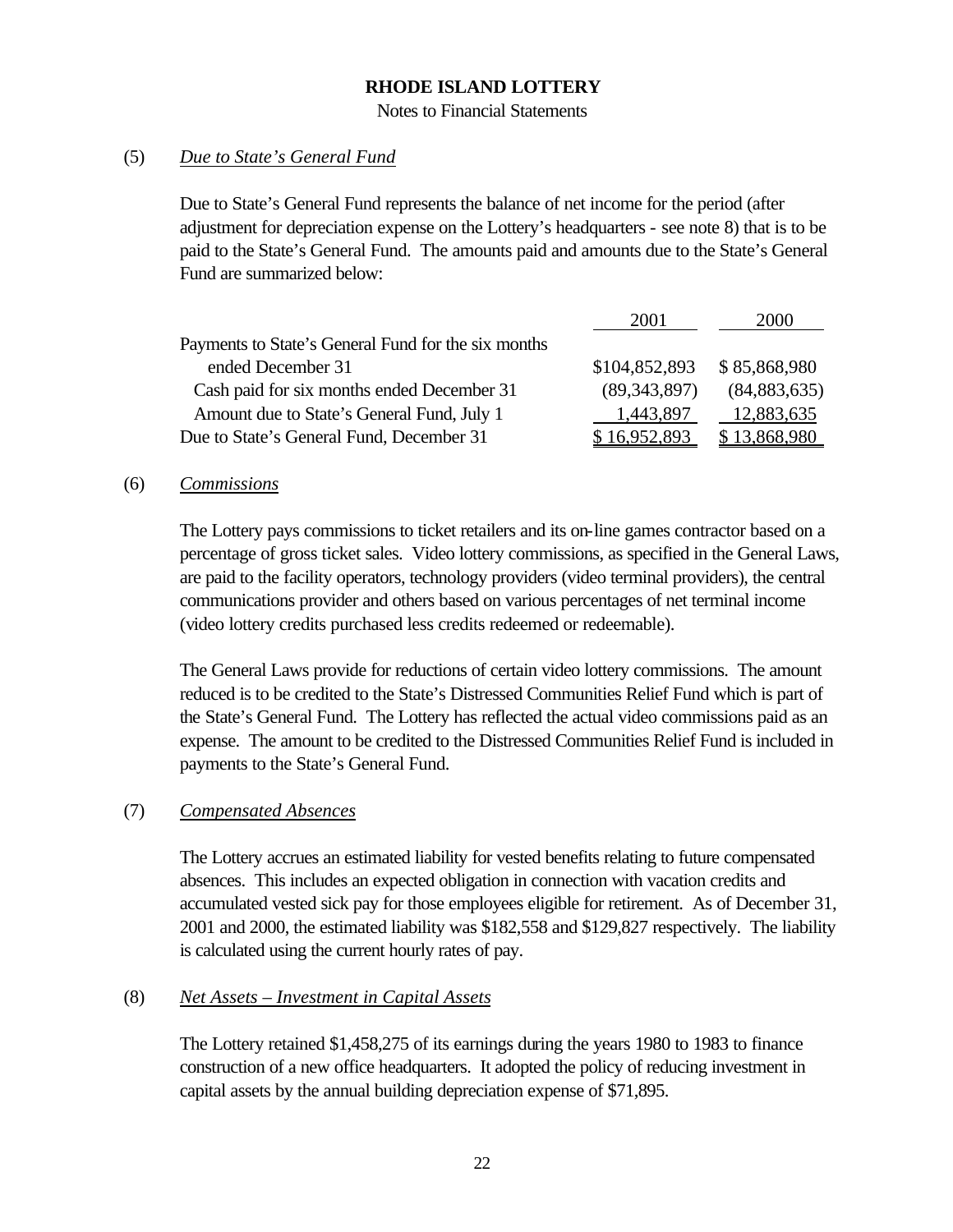Notes to Financial Statements

# (9) *Retirement Plan*

#### *Plan Description:*

All Lottery employees must participate in a cost-sharing multiple-employer defined benefit pension plan administered by the State of Rhode Island Employees' Retirement System (ERS). The plan provides retirement and disability benefits, annual cost-of-living adjustments, and death benefits to plan members and beneficiaries. The level of benefits provided to state employees is established by Chapter 36-10 of the General Laws which is subject to amendment by the General Assembly. The ERS issues a publicly available financial report that includes financial statements and required supplementary information for plans administered by the system. The report may be obtained by writing to the Employees' Retirement System, 40 Fountain Street, Providence, RI 02903.

# *Funding Policy:*

The funding policy, as set forth in Rhode Island General Laws, Section 36-10-2, provides for actuarially determined periodic contributions to the plan. However, the actuarially determined contribution rates can be statutorily changed by the legislature. Lottery employees are required to contribute 8.75% of their annual covered salary. The Lottery is required to contribute at an actuarially determined rate. The Lottery contributed 5.59% and 7.99% of annual covered payroll for the six months ended December 31, 2001 and 2000, respectively. The Lottery contributed \$81,372, \$99,720, and \$96,143 for the six months ended December 31, 2001, 2000, and 1999, respectively, equal to the required contributions for each period.

# (10) *Postemployment Benefits*

In accordance with the General Laws, postemployment healthcare benefits are provided to all state employees who retire on or after July 1, 1989. The benefits in general cover medical and hospitalization costs for pre-Medicare eligible retirees and a Medicare supplement for Medicare eligible retirees. The retiree is required to pay a portion of the monthly premium. This payment varies with years of service and ranges from 50% for retirees with 10-15 years of service to 0% for retirees with 35 years of service. The Lottery contributed .86% of covered payroll for the six months ended December 31, 2001 and 2000 to fund the cost of these benefits. This benefit program is administered by the State, therefore all required disclosures are included in the State's CAFR.

# (11) *Deferred Compensation*

Employees of the Lottery may participate in a deferred compensation plan offered by the State. Required disclosures are reported in the State's CAFR.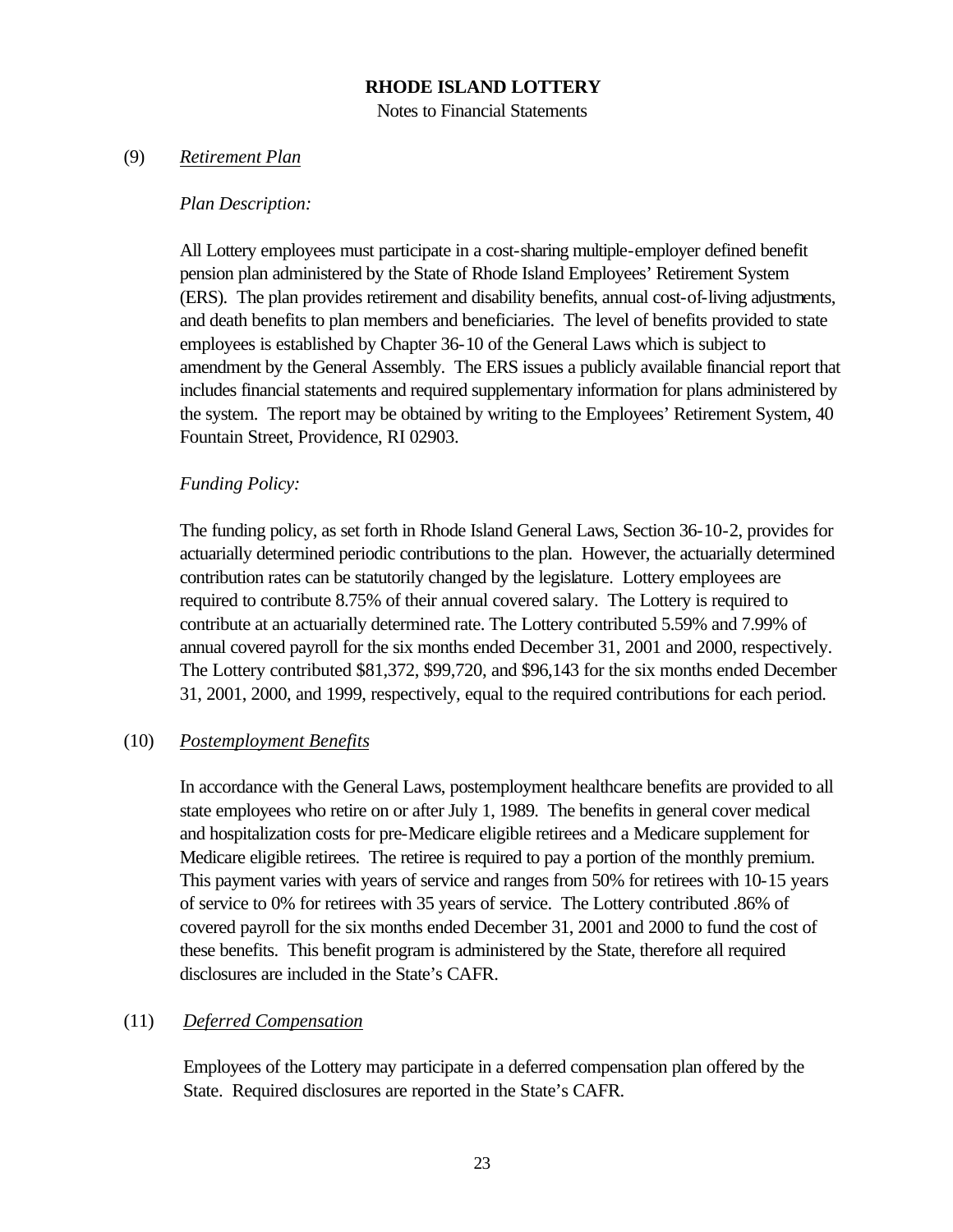Notes to Financial Statements

### (12) *Commitments*

The Lottery has contracted with a vendor to furnish computer hardware and software together with the related services necessary for the operation of the Lottery's computerized games. Commissions range from 4% to 4.8% of sales from the on-line games. The Lottery leases a portion of its headquarters to the vendor to house computer hardware necessary for the online games. The term of the lease coincides with the vendor contract and provides for a rent of \$41,520 per annum. This contract is effective through October 31, 2005 and allows the Lottery the option of extending the agreement for five one-year terms.

The Lottery has also contracted with this vendor to install, operate and maintain a central communications system for the operation of its video lottery games. This contract is effective through August 27, 2007. Commissions, currently mandated by General Laws at 2.5% of net terminal income from video lottery sales, are paid from the technology provider's share of net terminal income.

# (13) *Equipment Leasing*

Leases that do not meet the criteria for capitalization are classified as operating leases with related rentals charged to operations as incurred. The following is a schedule, by year, of future minimum lease payments under operating leases as of December 31, 2001, that have initial or remaining lease terms in excess of one year.

|                                     | Lease    |
|-------------------------------------|----------|
| Fiscal Year Ending June 30          | Payments |
| 2002                                | 129.940  |
| 2003                                | 131,666  |
| Total future minimum lease payments | 261,606  |

# (14) *Contingencies*

#### *Litigation*

A suit was filed by a former Lottery employee against the members of the Commission in their official capacity, the Governor and the Director of Administration. The litigation concerns the former employee's claim that his termination on March 25, 1996 was unlawful. In February 2001, a judge decided that the Commission was in violation of the Open Meetings Act at its meeting on March 25, 1996, however, the employee was not reinstated to his former position. The Commission was fined and the plaintiffs were awarded attorney's fees and costs. These amounts have been accrued by the Lottery but continue to be appealed by both parties.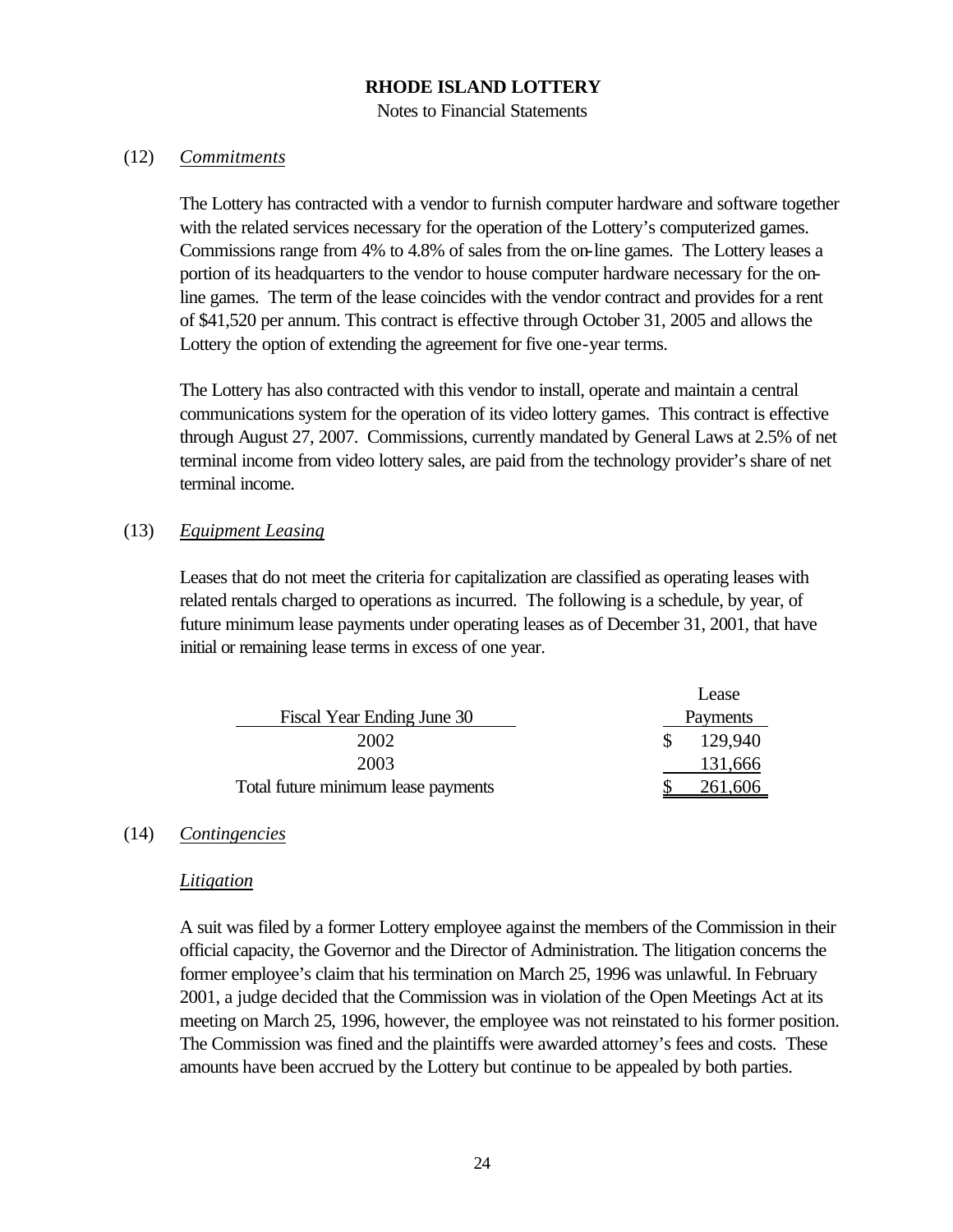Notes to Financial Statements

#### *Damage to Lottery Headquarters*

On March 6, 2001, due to a severe storm, a significant portion of the roof collapsed at the Lottery headquarters. The Lottery has contracted to repair the building and expand the existing warehouse facility. The cost of the construction contract is \$1.37 million of which the Lottery has incurred construction in progress costs of \$62,021 as of December 31, 2001. The Lottery estimates that construction will be completed during August 2002.

As a result of the roof collapse, the Lottery entered into a sublease agreement for temporary office space located at 1210 Pontiac Avenue, Cranston, Rhode Island. The terms of the arrangement require the Lottery to pay an annual rent of \$103,950. The Lottery is also responsible for its pro rata share of all other amounts required to be paid as additional rent under the master lease agreement. The Lottery expects the majority of the building repairs and rent to be covered by insurance proceeds.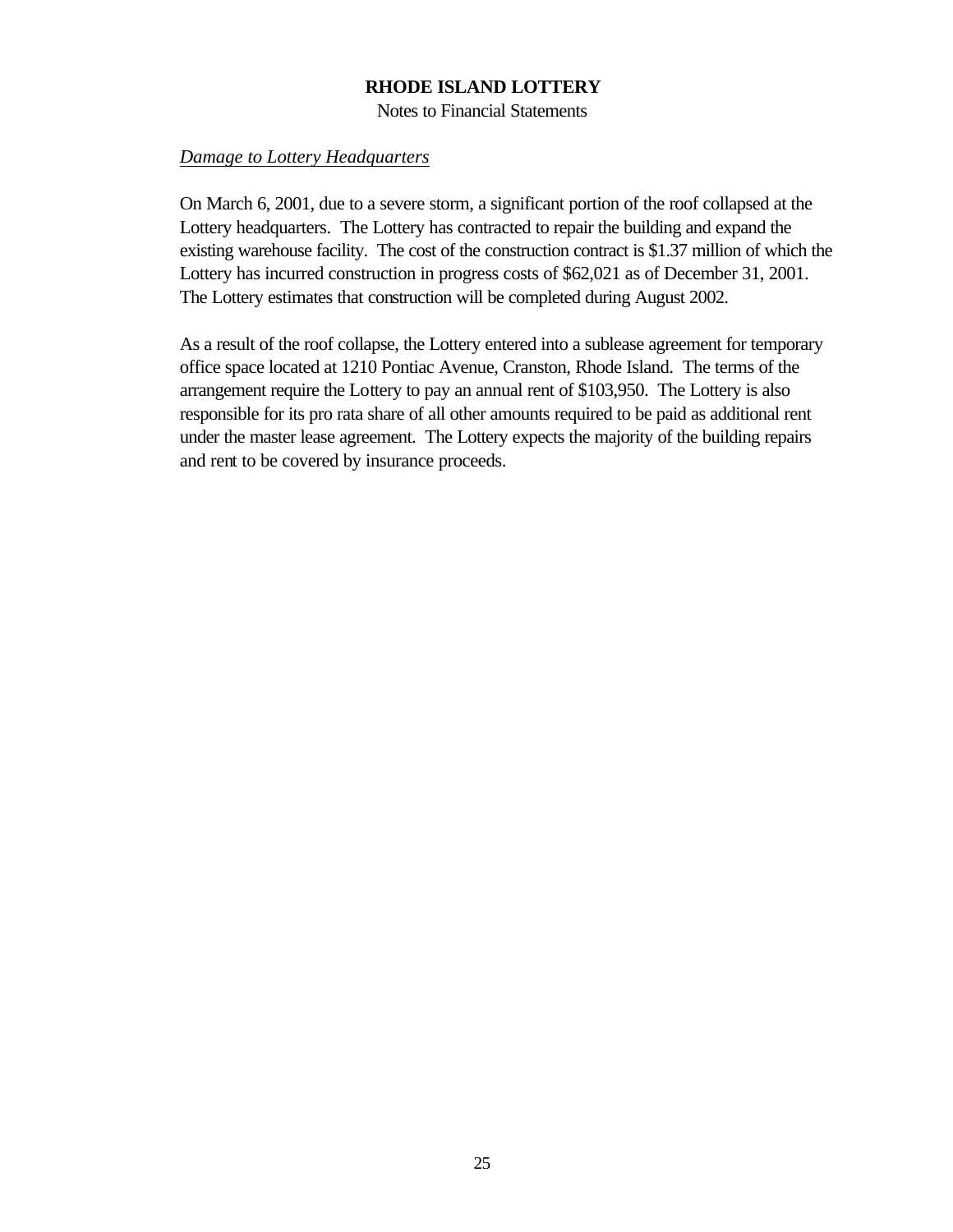#### **Sales, Commissions and Prize Awards Expense**

#### **Six Months Ended December 31, 2001 and 2000**

#### **Six Months Ended December 31, 2001**

|                                        |    |               |    |             |  | Prize       |  | Unclaimed   |  |         |  |             |  |             |
|----------------------------------------|----|---------------|----|-------------|--|-------------|--|-------------|--|---------|--|-------------|--|-------------|
|                                        |    |               |    |             |  | Awards      |  | Prize       |  | Cost of |  | Cost of     |  | Gross       |
|                                        |    | <b>Sales</b>  |    | Commissions |  | Expense     |  | Recovery    |  | Tickets |  | Sales       |  | Profit      |
| Lottery games:                         |    |               |    |             |  |             |  |             |  |         |  |             |  |             |
| On-line games                          |    |               |    |             |  |             |  |             |  |         |  |             |  |             |
| Keno                                   | \$ | 37,662,877    |    | 4,638,975   |  | 24,450,262  |  | (290, 893)  |  |         |  | 28,798,344  |  | 8,864,533   |
| Powerball                              |    | 29,094,751    |    | 3,583,630   |  | 14,550,781  |  | (492, 727)  |  |         |  | 17,641,684  |  | 11,453,067  |
| Daily Numbers                          |    | 14,355,030    |    | 1,768,124   |  | 7,358,693   |  | (140, 645)  |  |         |  | 8,986,172   |  | 5,368,858   |
| Easy Win                               |    |               |    |             |  |             |  | (36, 174)   |  | ۰       |  | (36, 174)   |  | 36,174      |
| Money Roll                             |    | 1,167,079     |    | 143,750     |  | 586,651     |  | (11,045)    |  | ۰       |  | 719,356     |  | 447,723     |
|                                        |    | 82,279,737    |    | 10,134,479  |  | 46,946,387  |  | (971, 484)  |  |         |  | 56,109,382  |  | 26,170,355  |
| Instant tickets                        |    | 40,484,839    |    | 2,771,992   |  | 26,819,477  |  | (456,747)   |  | 694,620 |  | 29,829,342  |  | 10,655,497  |
| Video Lottery                          |    | 446, 142, 216 |    | 62,472,378  |  | 313,179,471 |  | (26,627)    |  |         |  | 375,625,222 |  | 70,516,994  |
| Totals                                 |    | 568,906,792   |    | 75,378,849  |  | 386,945,335 |  | (1,454,858) |  | 694,620 |  | 461,563,946 |  | 107,342,846 |
| Video Commissions - Detail             |    |               |    |             |  |             |  |             |  |         |  |             |  |             |
| Facilities                             |    |               | \$ | 40,638,322  |  |             |  |             |  |         |  |             |  |             |
| <b>Technology Providers</b>            |    |               |    | 10,986,426  |  |             |  |             |  |         |  |             |  |             |
| <b>Central Communications Provider</b> |    |               |    | 3,323,764   |  |             |  |             |  |         |  |             |  |             |
| Dog Kennel Owners                      |    |               |    | 6,194,360   |  |             |  |             |  |         |  |             |  |             |

#### **Six Months Ended December 31, 2000**

City/Town 1,329,506 Total \$ 62,472,378

Total  $\overline{\$}$  50,760,199

|                                        |    |             |                    | Prize       |     | Unclaimed   |         |         |              |            |  |
|----------------------------------------|----|-------------|--------------------|-------------|-----|-------------|---------|---------|--------------|------------|--|
|                                        |    |             |                    | Awards      |     | Prize       |         | Cost of | Cost of      | Gross      |  |
|                                        |    | Sales       | <b>Commissions</b> | Expense     |     | Recovery    | Tickets |         | <b>Sales</b> | Profit     |  |
| Lottery games:                         |    |             |                    |             |     |             |         |         |              |            |  |
| On-line games                          |    |             |                    |             |     |             |         |         |              |            |  |
| Keno                                   | £. | 33,144,106  | 4,094,101          | 21,706,589  |     | (181,794)   |         |         | 25,618,896   | 7,525,210  |  |
| Powerball                              |    | 17,743,245  | 2,191,721          | 8,871,623   |     | (534, 536)  |         |         | 10,528,808   | 7,214,437  |  |
| Daily Numbers                          |    | 14,252,673  | 1,760,551          | 7,069,563   |     | (116,588)   |         |         | 8,713,526    | 5,539,147  |  |
| Easy Win                               |    | 1,545,704   | 190,932            | 693,697     |     | (43,998)    |         |         | 840,631      | 705,073    |  |
| Rolldown                               |    | 470,455     | 58,112             | 233,808     |     |             |         |         | 291,920      | 178,535    |  |
|                                        |    | 67,156,183  | 8,295,417          | 38,575,280  |     | (876, 916)  |         |         | 45,993,781   | 21,162,402 |  |
| Instant tickets                        |    | 33,724,031  | 2,229,795          | 22,129,543  |     | (625, 437)  |         | 534,931 | 24,268,832   | 9,455,199  |  |
| Video Lottery                          |    | 367,085,759 | 50,760,199         | 259,001,079 |     | (28, 139)   |         |         | 309,733,139  | 57,352,620 |  |
| Totals                                 |    | 467,965,973 | 61,285,411         | 319,705,902 | \$. | (1,530,492) |         | 534,931 | 379,995,752  | 87,970,221 |  |
| Video Commissions - Detail             |    |             |                    |             |     |             |         |         |              |            |  |
| Facilities                             |    |             | \$<br>32,993,981   |             |     |             |         |         |              |            |  |
| <b>Technology Providers</b>            |    |             | 8,890,398          |             |     |             |         |         |              |            |  |
| <b>Central Communications Provider</b> |    |             | 2,707,285          |             |     |             |         |         |              |            |  |
| Dog Kennel Owners                      |    |             | 5,085,621          |             |     |             |         |         |              |            |  |
| City/Town                              |    |             | 1,082,914          |             |     |             |         |         |              |            |  |

See independent auditor's report.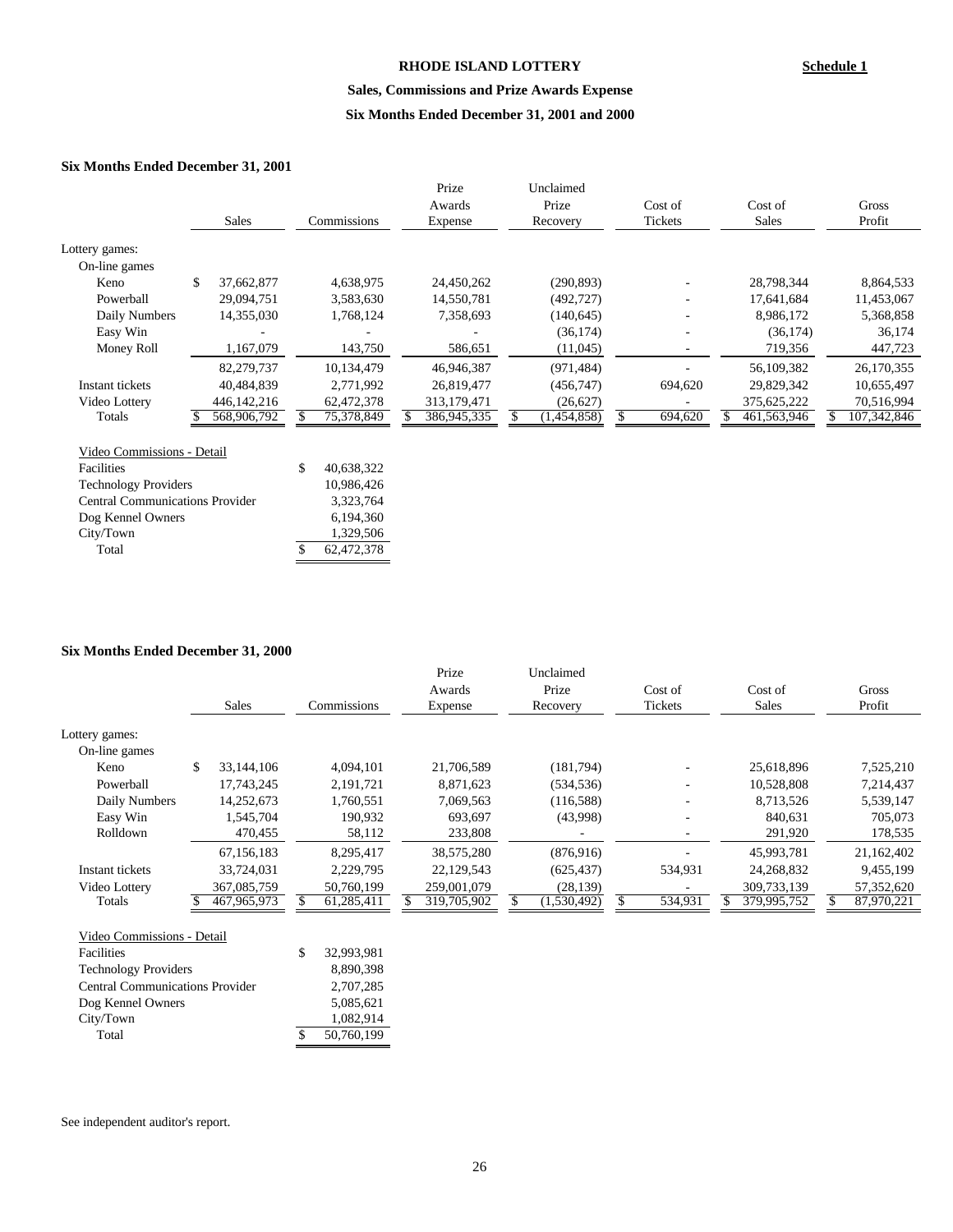

# INDEPENDENT AUDITOR'S REPORT ON COMPLIANCE AND ON INTERNAL CONTROL OVER FINANCIAL REPORTING

Joint Committee on Legislative Services, General Assembly State of Rhode Island and Providence Plantations: and Members of the Rhode Island Lottery Commission:

We have audited the financial statements of the Rhode Island Lottery (Lottery), a component unit of the State of Rhode Island and Providence Plantations, as of and for the six months ended December 31, 2001 and have issued our report thereon dated May 24, 2002. We conducted our audit in accordance with auditing standards generally accepted in the United States of America and the standards applicable to financial audits contained in *Government Auditing Standards*, issued by the Comptroller General of the United States.

# **Compliance**

As part of obtaining reasonable assurance about whether the Lottery's financial statements are free of material misstatement, we performed tests of its compliance with certain provisions of laws, regulations, and contracts, noncompliance with which could have a direct and material effect on the determination of financial statement amounts. However, providing an opinion on compliance with those provisions was not an objective of our audit, and accordingly, we do not express such an opinion. The results of our tests disclosed no instances of noncompliance that are required to be reported under *Government Auditing Standards*.

# Internal Control Over Financial Reporting

In planning and performing our audit, we considered the Lottery's internal control over financial reporting in order to determine our auditing procedures for the purpose of expressing our opinion on the financial statements and not to provide assurance on the internal control over financial reporting. However, we noted a matter involving the internal control over financial reporting and its operation that we consider to be a reportable condition. Reportable conditions involve matters coming to our attention relating to significant deficiencies in the design or operation of the internal control over financial reporting that, in our judgment, could adversely affect the Lottery's ability to record, process, summarize, and report financial data consistent with the assertions of management in the financial statements.